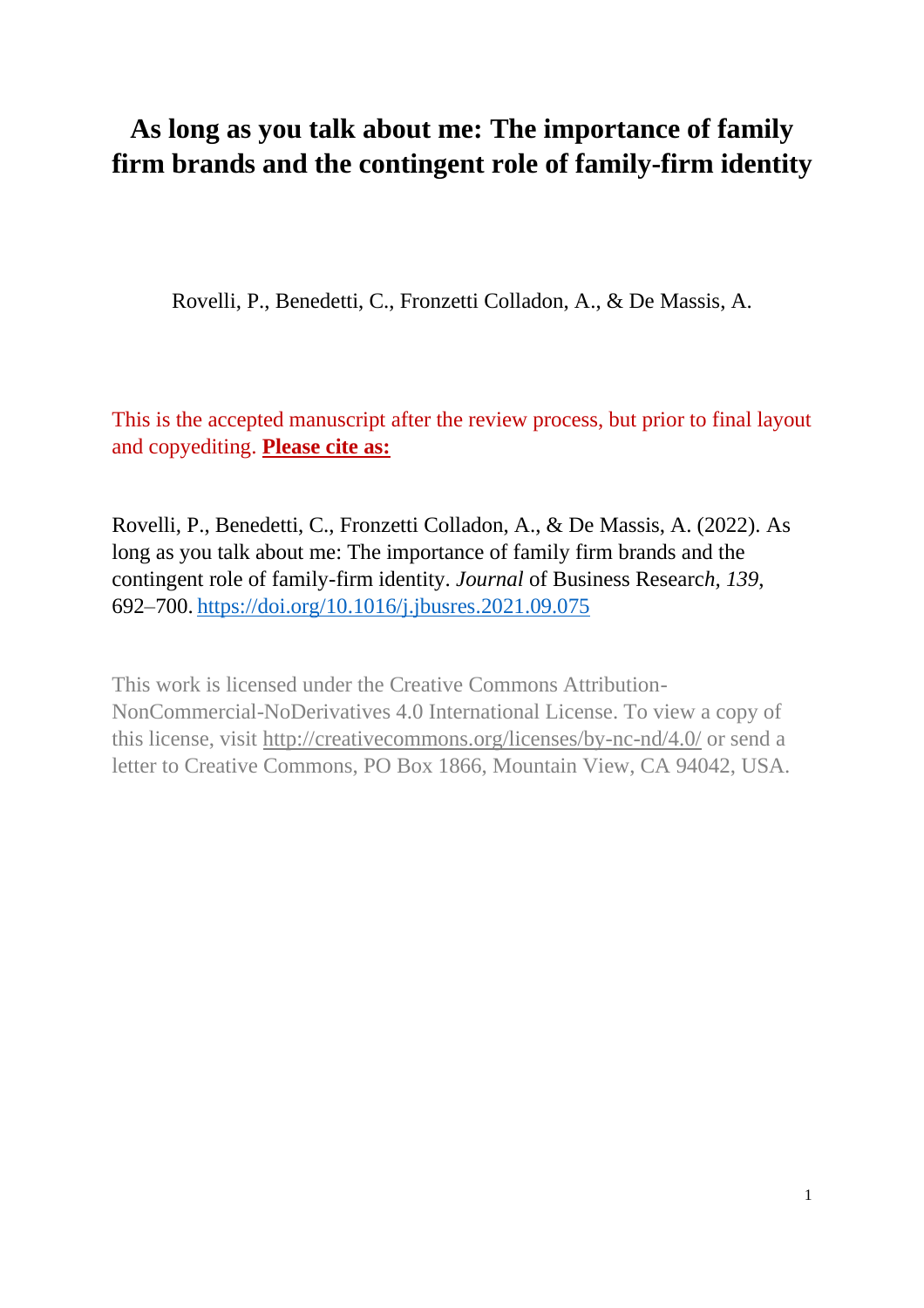#### **As long as you talk about me:**

# **The importance of family firm brands and the contingent role of family-firm identity**

*"There is only one thing in the world worse than being talked about, and that is not being talked about"*

(The Picture of Dorian Gray, 1890)

# **ABSTRACT**

This study explores the role of external audiences in determining the importance of family firm brands and the relationship with firm performance. Drawing on text mining and social network analysis techniques, and considering the brand prevalence, diversity, and connectivity dimensions, we use the semantic brand score to measure the importance the media give to family firm brands. The analysis of a sample of 52,555 news articles published in 2017 about 63 Italian entrepreneurial families reveals that brand importance is positively associated with family firm revenues, and this relationship is stronger when there is identity match between the family and the firm. This study advances current literature by offering a rich and multifaceted perspective on how external audiences perceptions of the brand shape family firm performance.

**Keywords:** Family firms, Brand importance, Firm revenues, Family-firm identity, Semantic brand score, Text mining.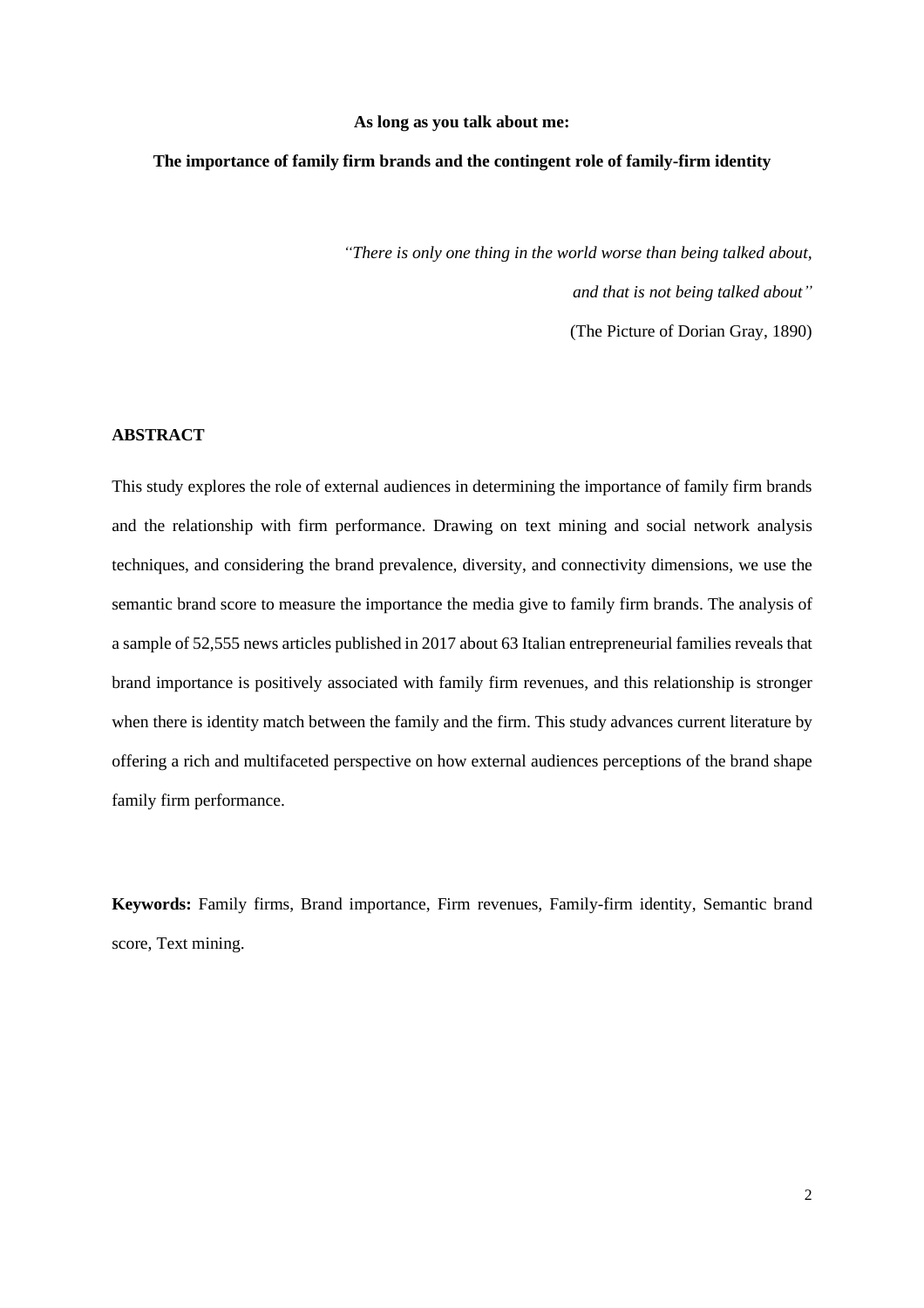### **1. Introduction**

Studying the branding strategies of family firms is critical to understand how they communicate at the intersection of two idiosyncratic systems, the family and the business. Research studying family firm brands has mainly adopted an internal perspective, exploring how family firms strategically manage their brands (Botero, Thomas, Graves, & Fediuk, 2013; Micelotta & Raynard, 2011), and how strategic decisions influence brand relevance (Ardito, Messeni Petruzzelli, Pascucci, & Peruffo, 2019; Magistretti, Dell'Era, Frattini, & Petruzzelli, 2020; Mazzelli, De Massis, Messeni Petruzzelli, Del Giudice, & Khan, 2020). These studies show that branding strategies that communicate the family nature of the firm positively relate to firm performance (Zellweger, Kellermanns, Eddleston, & Memili, 2012b), and that viewing the family "as a corporate brand" leads to higher sales growth. However, brand management concerns not only the party communicating or transmitting the informational cues pertaining to the brand but also the party receiving and processing such information (Brown, Dacin, Pratt, & Whetten, 2006; Shannon, 1948). Therefore, adopting an external perspective of family firm brands and the importance that external stakeholders attribute to them is crucial to advance our understanding of how these stakeholders can affect consumer choices that lead to the firm's competitive advantage.

In this respect, a relatively less explored research stream acknowledgesthe role of external audiences in determining the importance of family firm brands (Binz, Hair, Pieper, & Baldauf, 2013; Orth & Green, 2009; Sageder, Duller, & Mitter, 2015), and how this may ultimately impact firm performance. Moreover, research adopting an external perspective of family firm brands predominantly focuses on consumers, disregarding the heterogeneity among different external stakeholders and their informational cues (Beck, 2016). Extending this narrow body of knowledge requires digging deeper into the role of the media as authoritative sources of information that have the power to influence stakeholder perceptions and opinions (Deephouse, 2000; Hoffman & Ocasio, 2001). To this end, we study media narratives, taking into account how they promote family firm brands, improving their awareness, through embeddedness in a rich and distinctive discourse, and their connection with different topics. We rely on a recent conceptualization of *brand importance* (Fronzetti Colladon, 2018)

3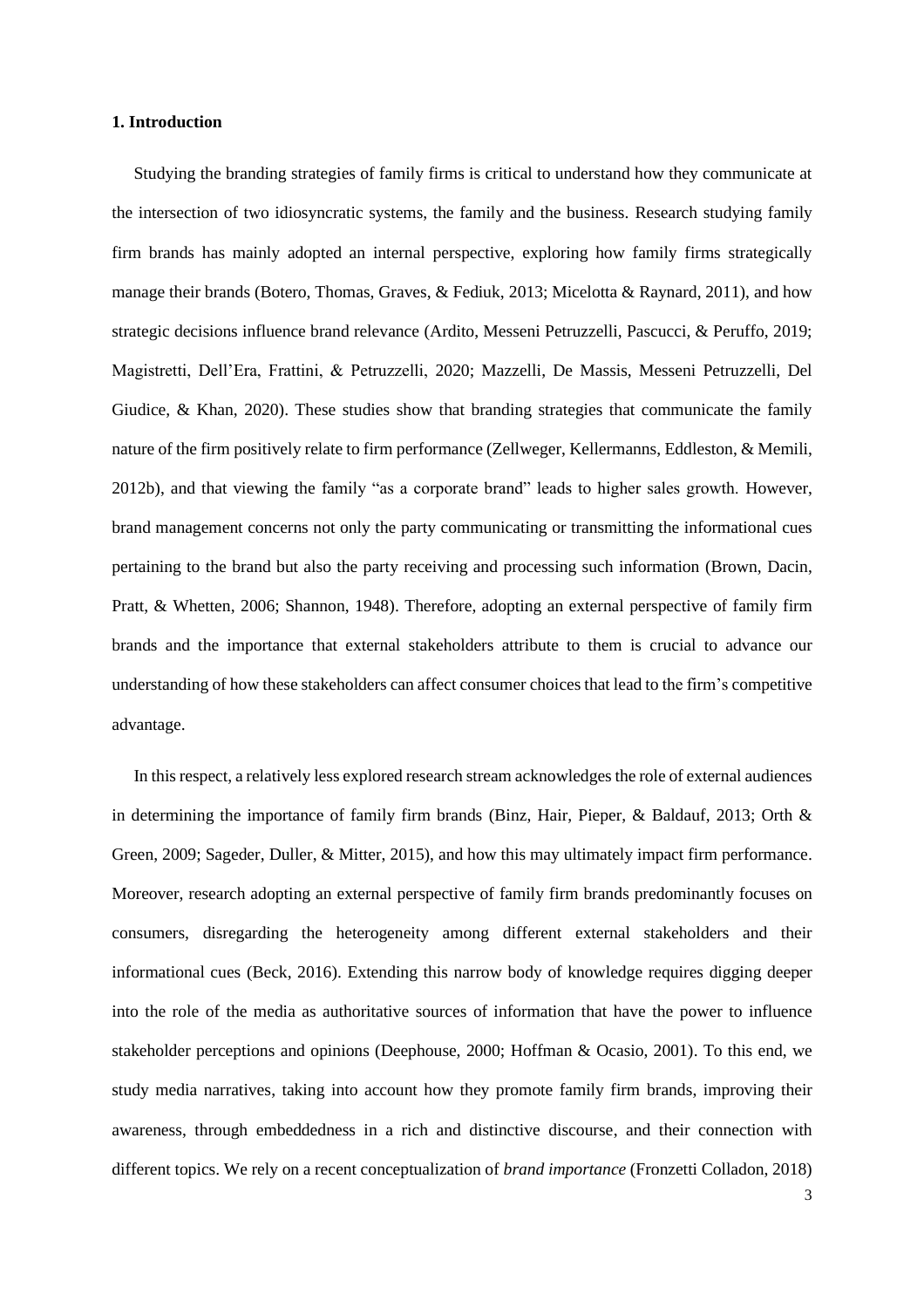using the semantic brand score (SBS) brand intelligence (BI) tool (Fronzetti Colladon & Grippa, 2020) to evaluate the degree of importance that external stakeholders attribute to a brand. Specifically, we use the SBS composite indicator comprising the three brand importance dimensions of prevalence, diversity, and connectivity. Although partly grounded in well-known brand equity models (e.g., Keller, 1993), this approach extends the range of possible analyses and provides additional information through exploring big news data.

Studies have analyzed brand prevalence in terms of media coverage as a factor affecting individual choices and preferences (e.g., Liu & Lopez, 2016), yet there is evidence that just looking at how frequently a brand name is mentioned is not sufficient to fully capture the magnitude of its potential impact (Fronzetti Colladon, 2020). While media visibility is a proxy of brand prevalence that can increase brand awareness, i.e., recognition and recall (Keller, 1993), we should also consider the brand image that news articles convey through specific associations with the brand. In particular, to more fully evaluate brand importance, the concept of prevalence has to be complemented with the brand diversity and connectivity constructs. Diversity looks at the richness and uniqueness of brand association, with evidence of a positive impact on brand strength (Grohs, Raies, Koll, & Mühlbacher, 2016). Indeed, a brand name might appear frequently, but in a very narrow discourse, and thus be of limited importance. Last, connectivity points to the brand's "brokerage power", i.e., its ability to potentially connect different words and/or discourse topics. These three dimensions together constitute the brand importance construct (Fronzetti Colladon, 2018).

Accordingly, we aim to offer a new perspective of the management of family firm brands by exploring whether brand importance is related to performance in terms of revenues. Moreover, while adopting an external perspective is important to advance marketing and branding research in family business, we cannot ignore the nature of these firms. Specifically, we contend that the relationship between brand importance and revenues might be contingent on a distinctive characteristic of family firms – namely, the family's identification with the firm (e.g., Chrisman, Chua, & Sharma, 2005; De Massis, Kotlar, Mazzola, Minola, & Sciascia, 2018; Zellweger, Eddleston, & Kellermanns, 2010). As such, we investigate whether the relationship between brand importance and firm revenues changes

4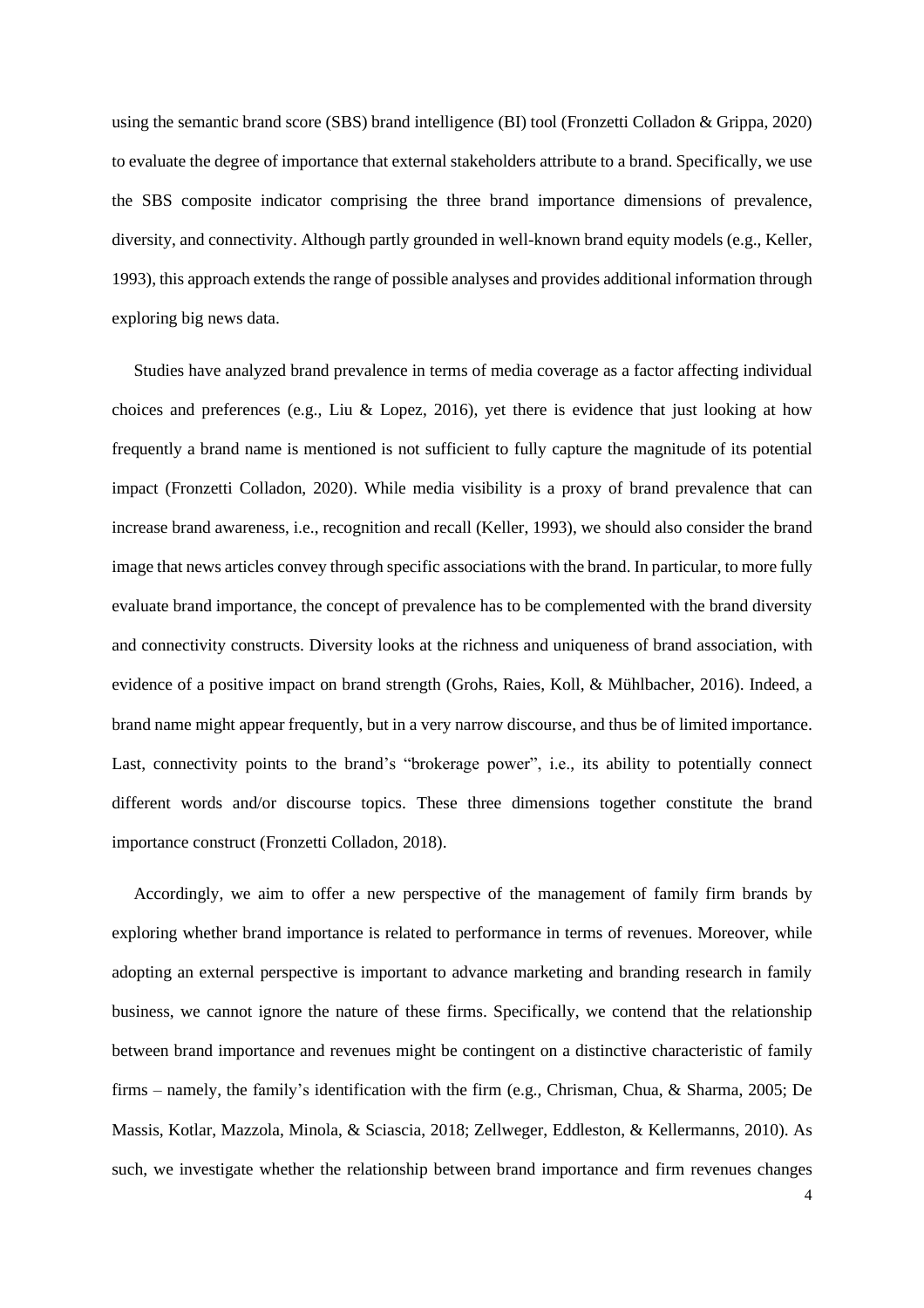depending on the family-firm identity. In summary, we aim to answer the following research questions: *How does the brand importance attributed by external audiences relate to family firms' revenues? What role does the family-firm identity play in this respect?*

To this aim, we combine social network and semantic analysis methods to analyze online news data and reveal insightful information and trends. In particular, we use our approach on a sample of 52,555 news articles published in 2017 related to 63 Italian family firms. Taking inspiration from previous studies (e.g., Micelotta & Raynard, 2011), we selected our sample from the Forbes 2018 ranking of the Top 100 Italian entrepreneurial families and their businesses.

Our findings reveal that family firms obtain a competitive advantage in terms of revenues when brand importance is conveyed by external audiences. This effect is stronger when there is an overlap between the family and the firm name, namely when the family identifies with the firm. Consumers' emotional bonds, affect, and orientation toward the brand resulting from the family firm highlighting the familial component and promoting the family background enhance the positive effect of brand importance derived from external audiences.

This study contributes to the family business literature by adopting an external perspective of family firm brands, leveraging the concept of brand importance to delineate how external stakeholders perceive such firms. Moving forward from the dominant consumers' view, we incorporate a media perspective of family firm brands, shedding new light on external stakeholder heterogeneity. Furthermore, we go beyond the use of traditional approaches – such as surveys, case studies, interviews, and focus groups – to study family firms by drawing on big data and semantic network analysis.

#### **2. Theoretical background and hypotheses**

Scholars have recently started paying more attention to family firms' marketing and branding strategies, as testified by the proliferation of literature reviews on this topic (Andreini, Bettinelli, Pedeliento, & Apa, 2020; Astrachan, Botero, Astrachan, & Prügl, 2018; Beck, 2016; Bravo, Cambra,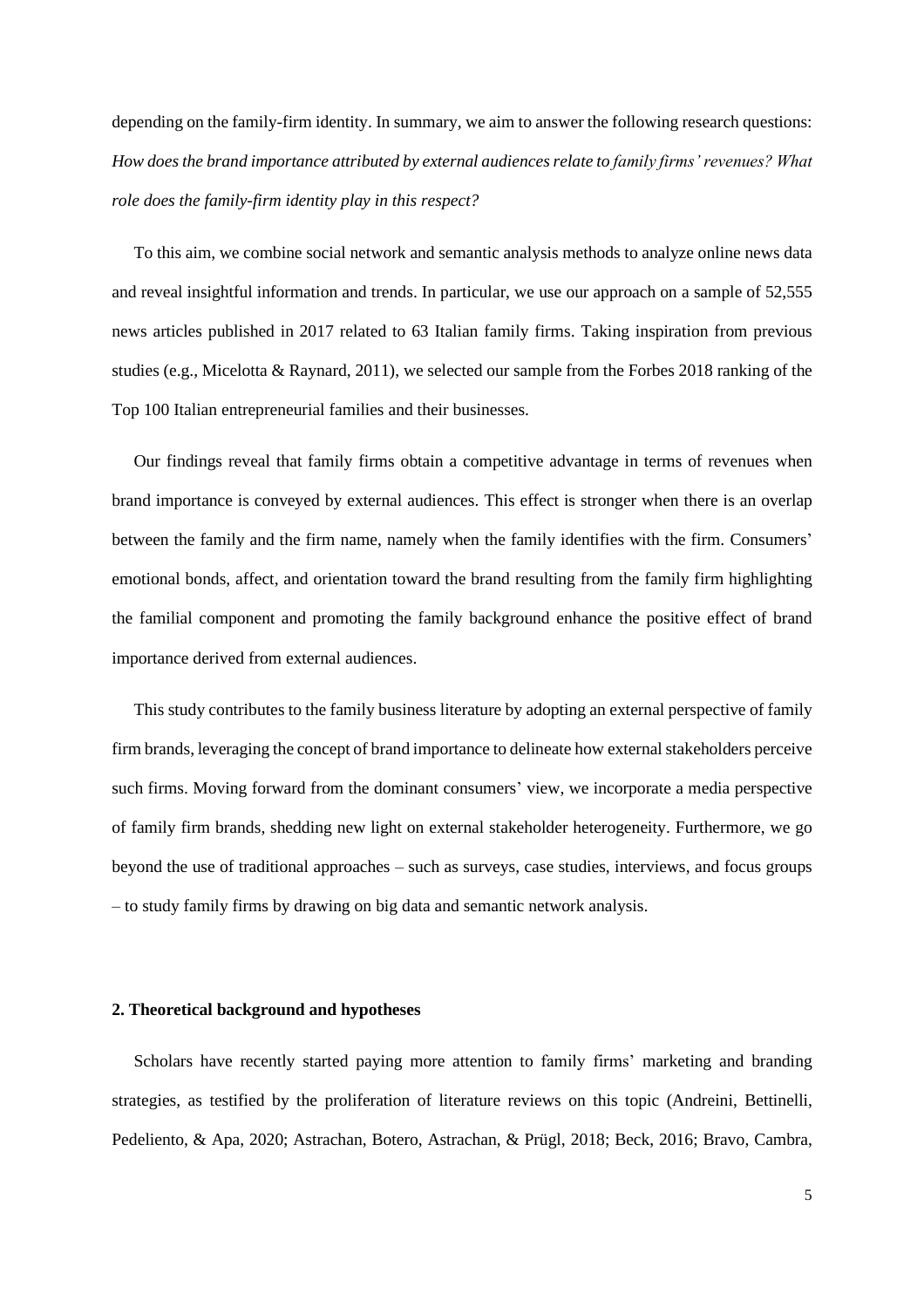Centeno, & Melero, 2017; Sageder, Mitter, & Feldbauer‐Durstmüller, 2018). In particular, family business scholars have shown interest in strategic decisions linked to branding the firm as a *family firm* (Kashmiri & Mahajan, 2010; Micelotta & Raynard, 2011), revealing that the brand can become an important source of differentiation among organizations (Astrachan et al., 2018). Most family business studies on branding adopt an internal organizational perspective, exploring how family firms strategically manage their brands at the intersection of the family and business systems (Botero et al., 2013; Micelotta & Raynard, 2011), and how strategic decisions influence brand relevance (Ardito et al., 2019; Magistretti et al., 2020; Mazzelli et al., 2020). However, only a few studies look at stakeholder perceptions of family firms, relying mainly on survey data and experimental research (e.g., Beck & Kenning, 2015; Carrigan & Buckley, 2008; Lude & Prügl, 2018; Schellong, Kraiczy, Malär, & Hack, 2019).

In our view, these approaches do not enable fully understanding family firm brands and strategies, and rather neglect the opportunities afforded by the availability of rich online text data. Indeed, the increasing accessibility to big textual data from multiple media and social media sources offers scholars the opportunity to study the value and importance of brands considering the opinions and expressions of external stakeholders (Fronzetti Colladon, 2018; Kim & Ko, 2012; Tsimonis & Dimitriadis, 2014). Thanks to big data analytics, new patterns and trends have emerged in the study of brands. This enriched knowledge can drive strategic choices and support novel family firm branding strategies and actions (Kunz et al., 2017; Liu, Cutcher, & Grant, 2017; Liu, Shin, & Burns, 2019), moving forward from the traditional use of surveys, case studies, interviews, and focus groups (Aaker, 1996; Keller, 1993; Lassar, Mittal, & Sharma, 1995).

In particular, we look at *brand importance* (Fronzetti Colladon, 2018), a recent construct inspired by the well-known concept of brand knowledge integrated with text mining and social network analysis techniques to examine whether this is associated with family firm revenues. As such, we introduce brand importance in the family business context to posit our first hypothesis. Then, we introduce the concept of family-firm identity and our second hypothesis. Specifically, we contend that the identity link between the family and the firm that characterizes some family firms is an important factor that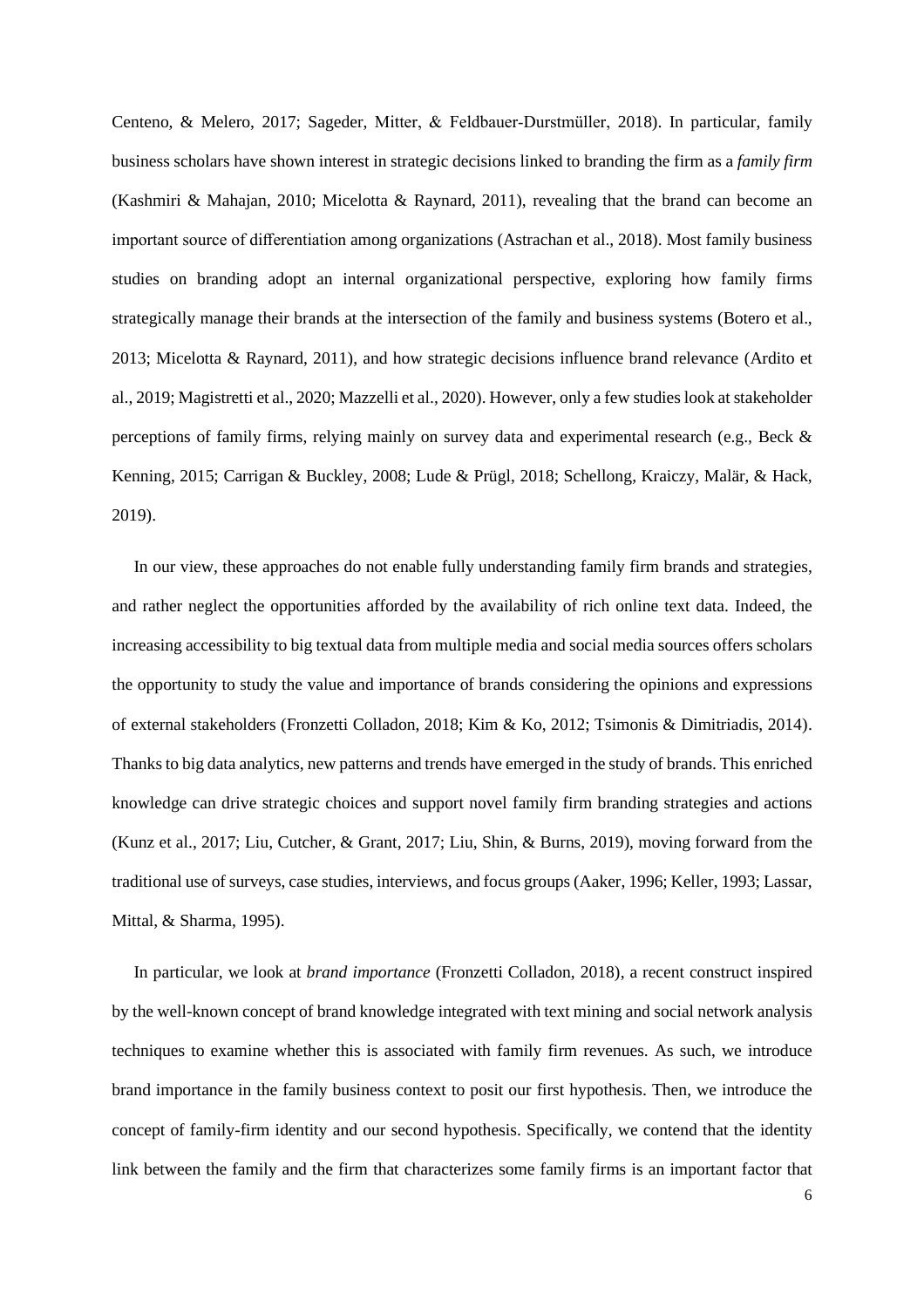might affect the relation between brand importance and revenues.

# *2.1. Brand importance at the intersection of the family and business systems*

Family firm brands are developed at the intersection of two idiosyncratic systems, the family and the business (Astrachan et al., 2018; Craig, Dibrell, & Davis, 2008). Given their uniqueness associated with the "family nature" of the firm, family firm brands are regarded as sources of differentiation and distinctiveness, leading to obtaining a competitive advantage (Craig et al., 2008; Zellweger et al., 2010). Brands are also considered a source of heterogeneity among family firms (Blombäck & Botero, 2013; Krappe, Goutas, & von Schlippe, 2011). For instance, in their study on the branding strategies of 92 of the world's oldest family businesses, Micelotta and Raynard (2011) reveal that family firms differ in the extent to which they leverage and communicate both the family and the corporate heritage.

Studies on family business branding outcomes usually focus on the comparison of stakeholder perceptions of family versus nonfamily brands, showing that respondents positively value family ownership, control, and involvement in the firm (Orth & Green, 2009). Consumers have higher product and service expectations when buying from family firms (Carrigan & Buckley, 2008), considered superior in terms of relational qualities (Binz et al., 2013), overall reputation, and social and environmental responsibility (Sageder et al., 2015). In addition, studies show a positive link between promoting family firm brands and financial performance. This positive relationship is enhanced by an intense customer and quality orientation rooted in the strong need to protect the family name (Kashmiri & Mahajan, 2010) and the desire to create a distinctive family firm image (Zellweger et al., 2012b) by leveraging the family history, values, and identity (De Massis, Frattini, Kotlar, Petruzzelli, & Wright, 2016; Gallucci, Santulli, & Calabrò, 2015).

Past research has mainly paid attention to the differences between family and nonfamily firms, highlighting the benefits of a family nature in terms of marketing- and branding-related performance. However, an in-depth view of the contributions of external stakeholders to adding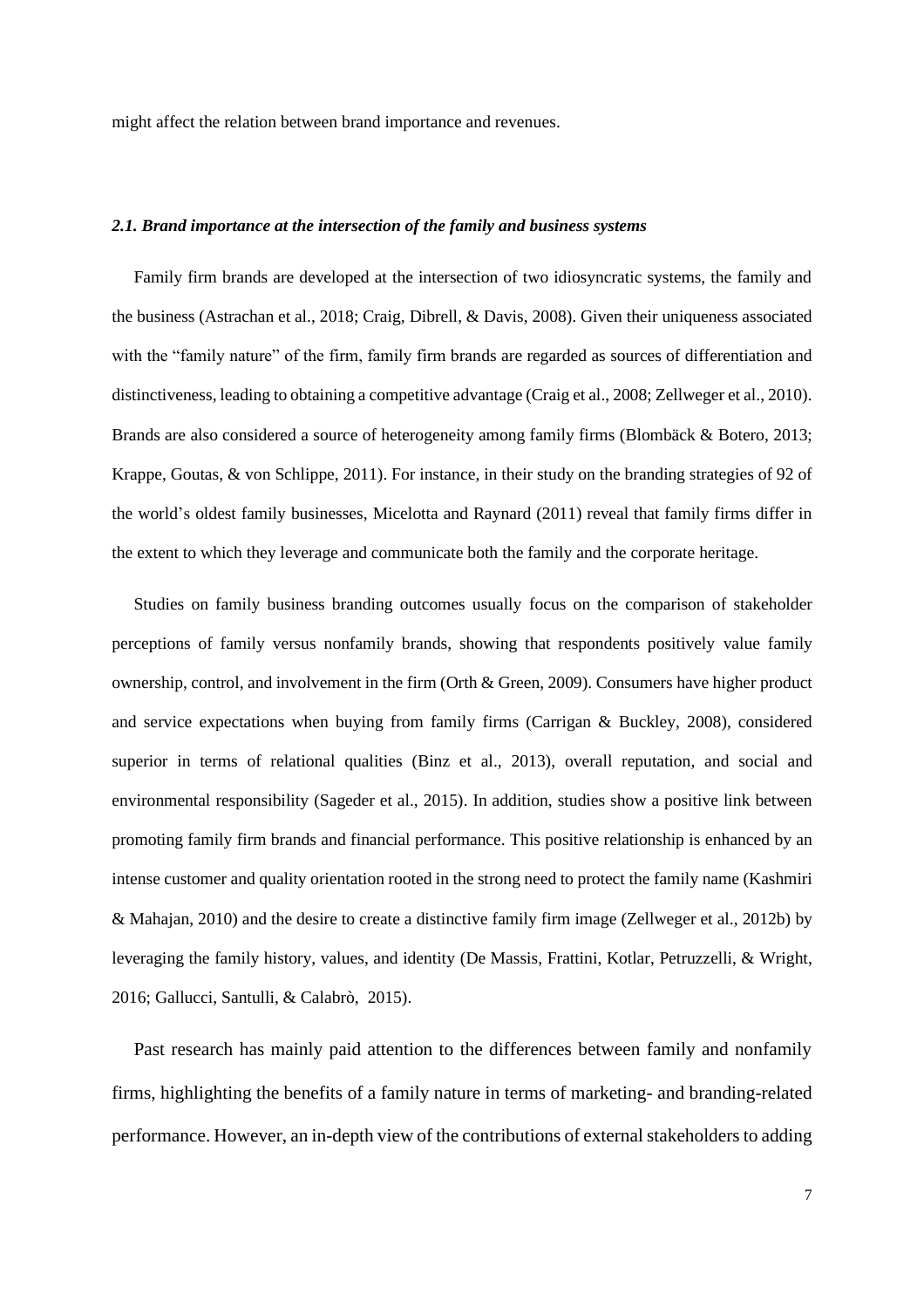value to the brand is largely lacking. To our best knowledge, no study measures the importance that external audiences attribute to family firm brands. Yet, understanding the importance of a brand in terms of the awareness and structure of its associations as conveyed by external stakeholders is essential to advance family business research. Journalists, for example, can influence their readers and what consumers think about a brand. Brand importance is a relatively new construct comprising the three dimensions of prevalence, diversity, and connectivity as defined in Table 1 below (Fronzetti Colladon, 2018). These dimensions are related to the well-known brand knowledge and equity models (Keller, 1993; Wood, 2000). In detail, *prevalence* points to how often a brand name is mentioned in a discourse, capturing its visibility, and offering an indication of its awareness (Aaker, 1996; Keller, 1993). A high prevalence suggests that news readers will recall and recognize a brand. *Diversity* is linked to the concept of heterogeneity of brand associations and therefore related to brand image (Keller, 1993) capturing the variety and uniqueness of words mentioned in association with a brand. Heterogeneous associations are usually preferred, as they show the brand is embedded in a richer discourse (Fronzetti Colladon, 2018), contributing to brand strength (Grohs et al., 2016). The third dimension, *connectivity,* represents the extent to which a brand can bridge connections between words that are not directly connected. As Fronzetti Colladon (2018, p. 152) highlights, "connectivity could be considered as the 'brokerage' power of a brand, i.e. its ability of being in-between different groups of words, sometimes representing specific discourse topics". In prior research, some implementations of connectivity are associated with the brand popularity construct, supporting the prediction of firm financial performance (Gloor, Krauss, Nann, Fischbach, & Schoder, 2009).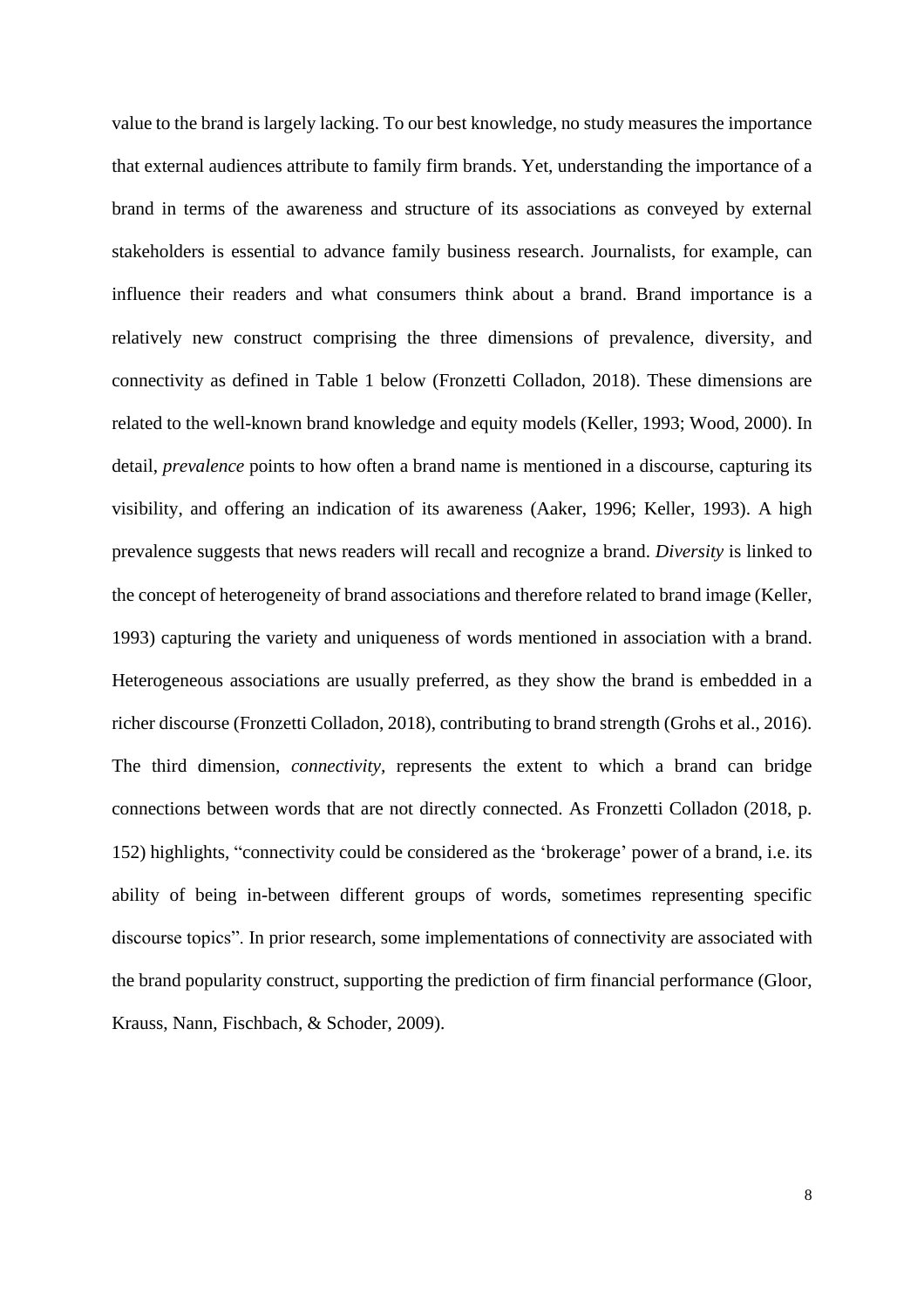| <b>Concept</b>             | <b>Definition</b>                                                                                                                                                                         |
|----------------------------|-------------------------------------------------------------------------------------------------------------------------------------------------------------------------------------------|
| <b>Brand</b><br>importance | The relevance a brand has in a discourse given the richness and uniqueness of its image, its<br>visibility, and the possibility to act as a bridge connecting different discourse topics. |
| Prevalence                 | How frequently a brand is mentioned in a discourse (the higher the frequency, the higher the<br>prevalence).                                                                              |
| Diversity                  | How much a brand is associated with heterogeneous and unique words in a discourse (the<br>richer the discourse, the higher the lexical diversity).                                        |
| Connectivity               | How frequently a brand bridges connections between words that are not directly connected<br>(the higher the number of bridging connections, the higher the brand's connective power).     |

**Table 1.** Definition of brand importance and its components

We claim that the assessment of brand importance can offer useful insights to family firm brand managers. Indeed, when stakeholders (e.g., journalists) associate the family firm brand with heterogeneous and distinctive words, a multifaceted image is conveyed to readers (potentially customers) (Fronzetti Colladon, 2018; Grohs et al., 2016). In addition, the family firm brand's level of brokerage embeddedness (i.e., connectivity) further contributes to increasing brand importance.

Overall, these arguments suggest that a family firm whose brand is frequently mentioned in the media (prevalence), embedded in a rich and distinctive discourse (diversity), and connecting different discourse topics (connectivity), has a greater competitive advantage over other family firms in terms of the ability to attract stakeholder attention. Specifically, brand importance might attract and/or affect current and potential customer purchasing choices, with more customers buying from firms with higher brand importance, in turn leading to higher revenues. Accordingly, we posit that brand importance is associated with firm performance in terms of revenues:

**Hypothesis 1.** In family firms, brand importance is positively associated with revenues.

#### *2.2. Family-firm identity*

Family-firm identity, traditionally conceptualized as the degree to which the family identifies with the firm and sees the firm as an extension of the family (Chrisman et al., 2005; Zellweger et al., 2010),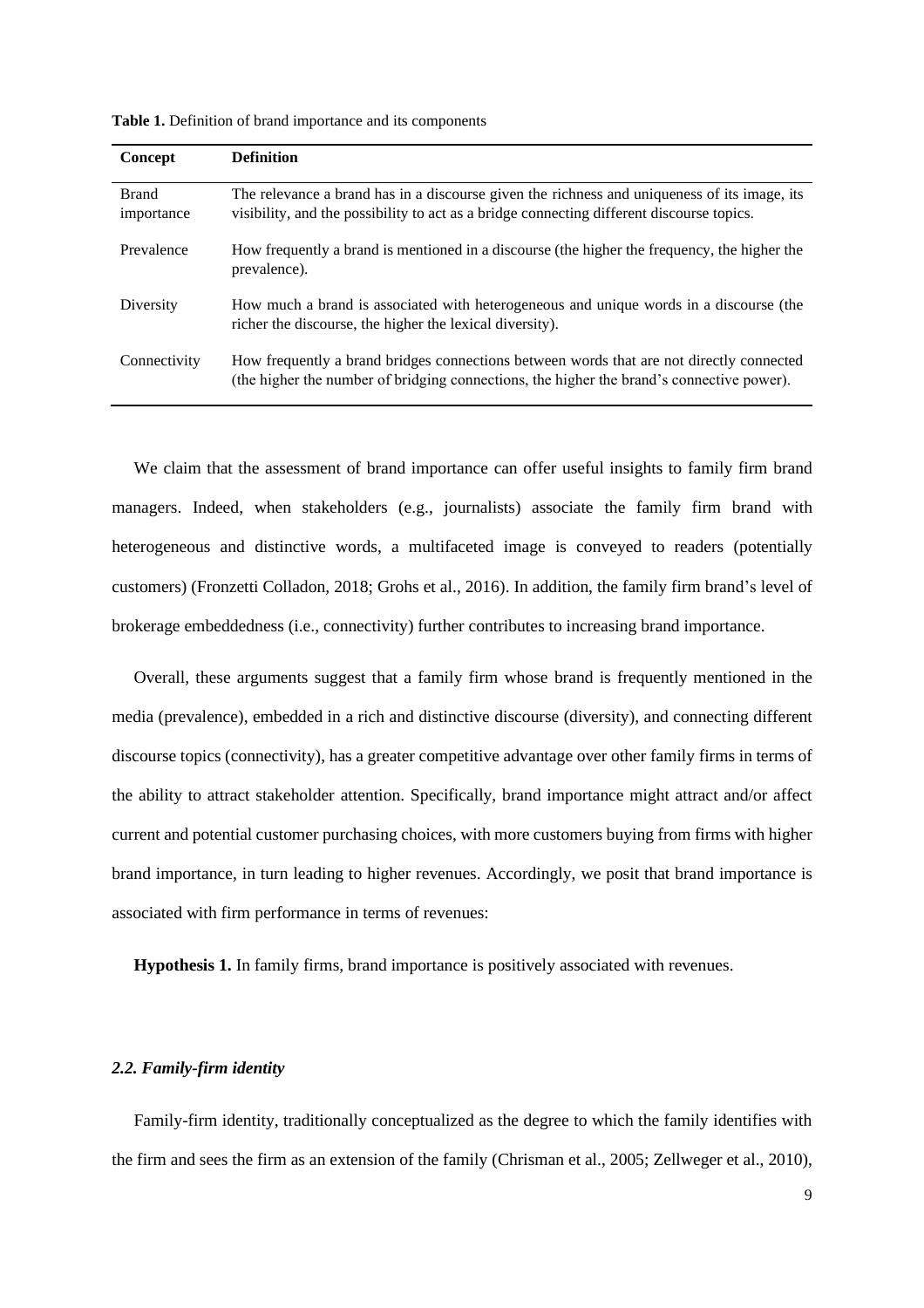is considered one of the drivers of heterogeneity among family firms, with the potential to influence their goals and behaviors (Brinkerink, Rondi, Benedetti, & Arzubiaga, 2020; De Massis et al., 2018; Sundaramurthy & Kreiner, 2008; Zellweger et al., 2010). For instance, family firms with a particularly strong identity link between the family and the firm – the family is strongly involved in the business, and/or the family and the business share many of the same goals, values, beliefs, norms and interaction styles – are more likely to "acknowledge their family-owned status in their marketing and advertising" (Sundaramurthy & Kreiner, 2008, p. 419).

A common way of capturing the degree of family and firm identity overlap is by determining whether the name of the firm includes the name of the family (Deephouse & Jaskiewicz, 2013; Dyer & Whetten, 2006; Sundaramurthy & Kreiner, 2008; Zellweger et al., 2010). Family and firm name overlap is indeed one of the most powerful means to demonstrate the connection between the family and firm identity (Deephouse & Jaskiewicz, 2013; Rousseau, Kellermanns, Zellweger, & Beck, 2018), affecting both corporate reputation (Deephouse & Jaskiewicz, 2013) and transparency (Drago, Ginesti, Pongelli, & Sciascia, 2018). As a constant reminder of the connectedness and interdependence between the family and firm, the family-firm identity creates expectations of responsible firm behavior (Dyer & Whetten, 2006), since the family strongly shares its "fame or shame" (Rousseau et al., 2018, p. 11). However, with this high overlap between the family and the firm also comes intense pressure to protect and preserve the traditions and the past (De Massis et al., 2016; Erdogan, Rondi, & De Massis, 2020), emphasizing that the firm is consistent, reliable, and stable (Micelotta & Raynard, 2011).

Research suggests that when there is high identity overlap, a family firm is more likely to prioritize family aspirations over those of the business (Sundaramurthy & Kreiner, 2008), with a strong desire to preserve the values of the past and traditions (Micelotta & Raynard, 2011), attaining strategic advantages as a result of family involvement in the business (Carrigan & Buckley, 2008; Habbershon & Williams, 1999). Extending this rationale to the marketing field, several studies have shown that protecting the "family brand name" and leveraging a family-based brand identity help family firms develop social capital, positively influencing external stakeholder perceptions and even persuading consumers to make purchasing decisions based on the values, beliefs, and norms they attribute to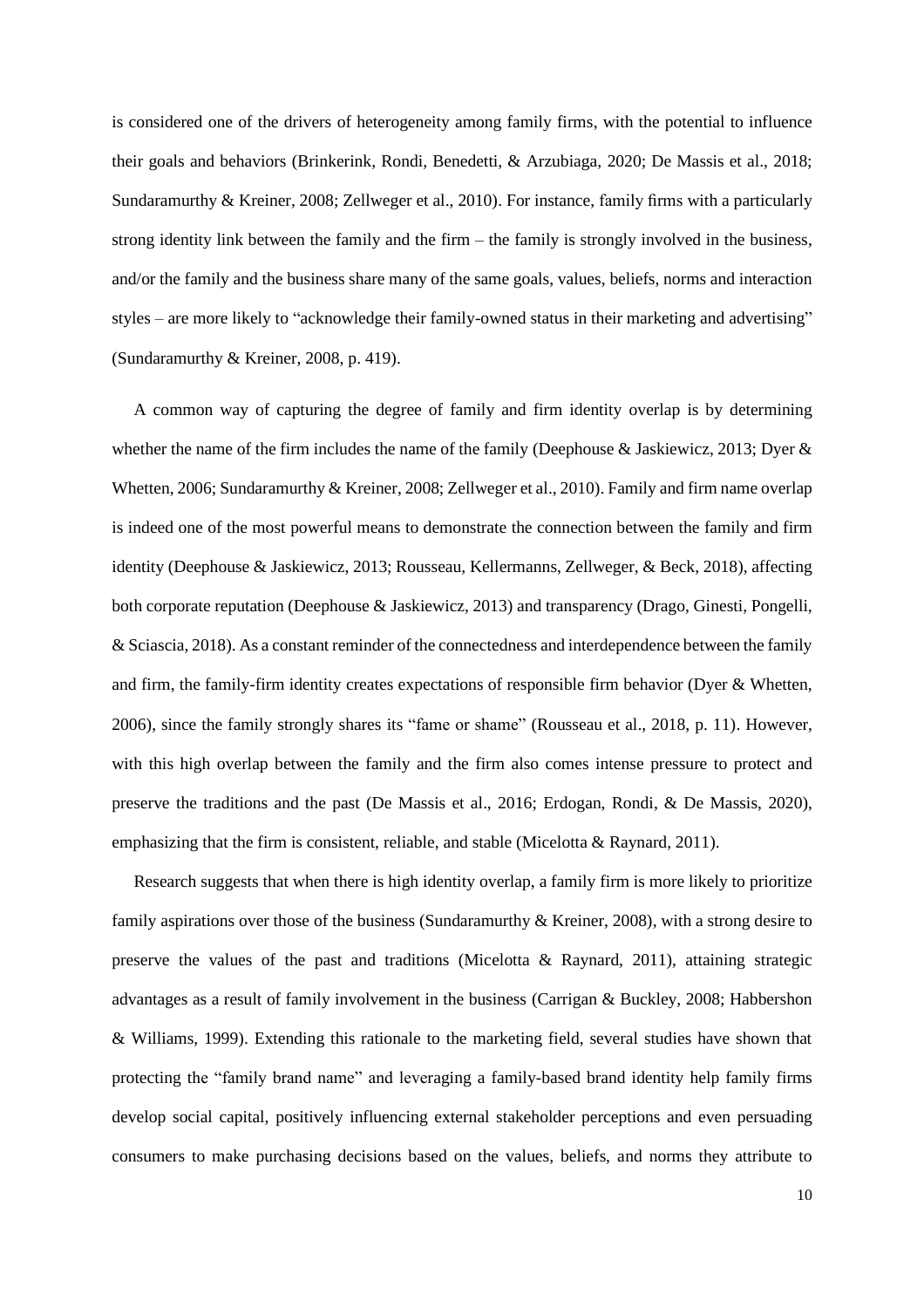family-owned businesses (Craig et al., 2008; Dyer, 2006). This, however, depends on the extent to which the family is able to personify the business (Miller & Le Breton-Miller, 2003), such that positive attributes associated with the family are similarly attributed to the business, and vice-versa. As a result, family-firm identity overlap may alter the relationship between the importance that external stakeholders attribute to the family firm brand and firm performance, meaning that some family firms are able to benefit more from their familiar nature than others.

Research suggests that firms lacking this overlap (i.e., separate firm and family identities) place more emphasis on business needs (Barnett, Eddleston, & Kellermanns, 2009), and family members are more likely to be seen as serving the firm rather than the firm serving the family (Sundaramurthy  $\&$ Kreiner, 2008). We contend that an emphasis on the family firm's business component over the familial component counterbalances the positive effect of brand importance on firm revenues. This is because the lack of family and firm identity overlap goes against the expectations of external stakeholders, hence losing part of their appeal and struggling in developing an emotional connection with external stakeholders (Micelotta & Raynard, 2011). In other words, we expect that while brand importance is likely related to higher revenues, the lack of family and firm identity overlap might be associated with the opposite trend, downplaying the positive effect of brand importance. It follows that the firm's freedom to develop its own identity that is separate from the family's identity might be detrimental in terms of customer emotional bonds, affect, and thus orientation toward the brand. Thisin turn negatively affects the positive association between brand importance and firm revenues.

Conversely, we expect strong identification of the family with the firm to enhance this positive relationship. Family and firm identity overlap is traditionally associated with a plethora of positive outcomes, such as positive consumer attitudes and perceptions (Alonso-Dos-Santos & Llanos-Contreras, 2019). Family firms with strong identity overlap are usually better able to gain customer approval due to the goodwill and trustworthiness deriving from the family name, higher customerorientation, and social responsibility (Kashmiri & Mahajan, 2010). By meeting (potential) customer expectations, family firms become more appealing in their eyes and more likely develop an emotional connection (Micelotta & Raynard, 2011). We contend this might reinforce the proposed positive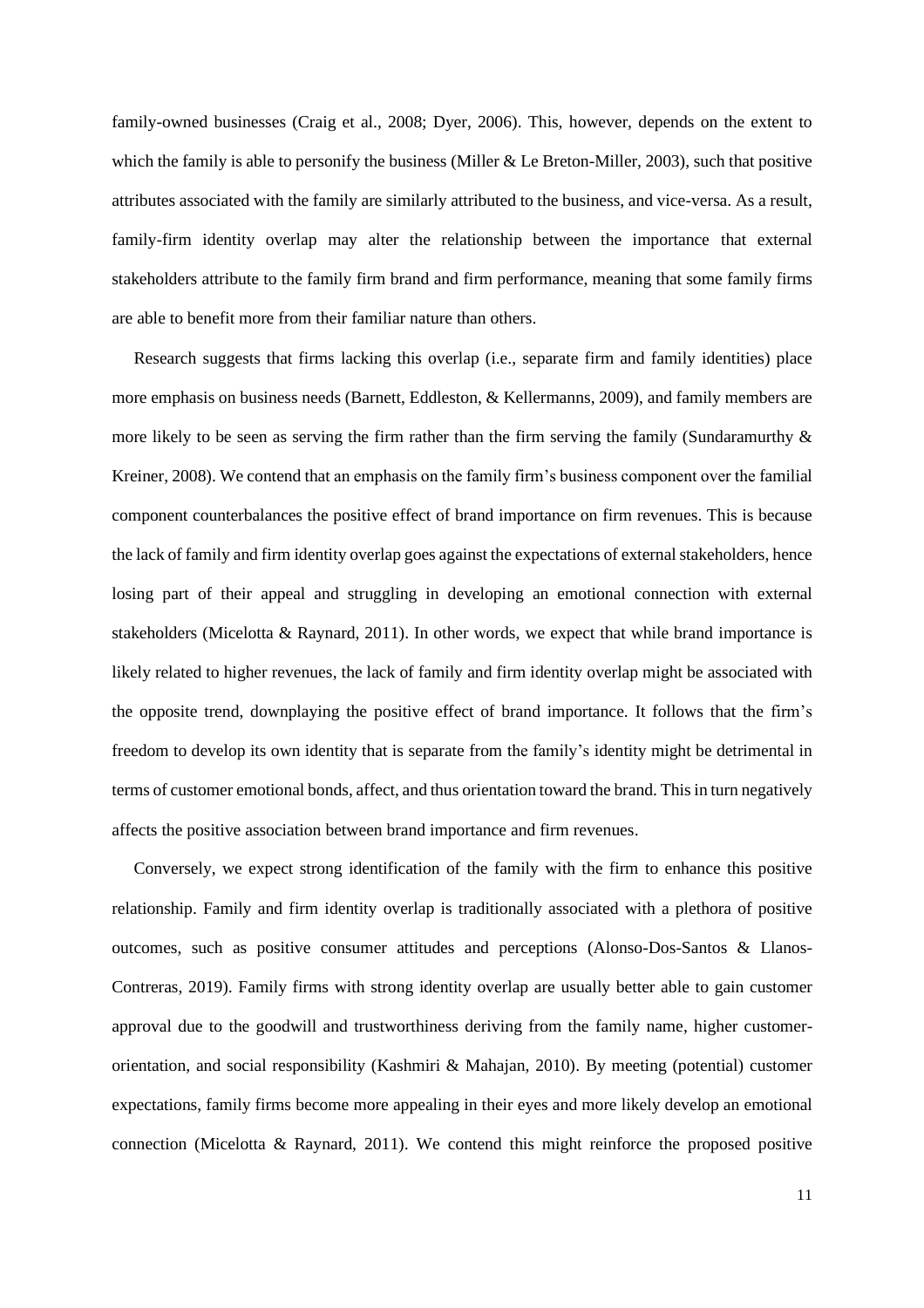relationship between brand importance and firm revenues. In other words, the positive aspects of family-firm identity overlap enhance the benefits of having an important brand in terms of revenues. Based on this reasoning, we posit:

**Hypothesis 2.** Family-firm identity overlap positively moderates the positive relationship between brand importance and revenues.

Figure 1 summarizes our hypotheses.



**Figure 1**. Study hypotheses.

# **3. Research methodology**

# *3.1. Data collection*

To test our hypotheses, we took inspiration from previous studies (e.g., Micelotta & Raynard, 2011) and derived a sample of family firms listed in the Forbes 2018 ranking of the Top 100 Italian entrepreneurial families and their businesses<sup>1</sup>. This type of firm is particularly relevant to our study, as entrepreneurial families (and their businesses) are renowned for their entrepreneurial orientation (Sieger, Zellweger, Nason, & Clinton, 2011; Zellweger, Kellermanns, Chrisman, & Chua, 2012a), in turn affecting their orientation toward their brand (e.g., Chang, Wang, & Arnett, 2018). From the starting list, we excluded 32 family firms either because the brand name is easily associated with famous

<sup>1</sup> https://forbes.it/classifica/100-famiglie-imprenditoriali-italiane-forbes/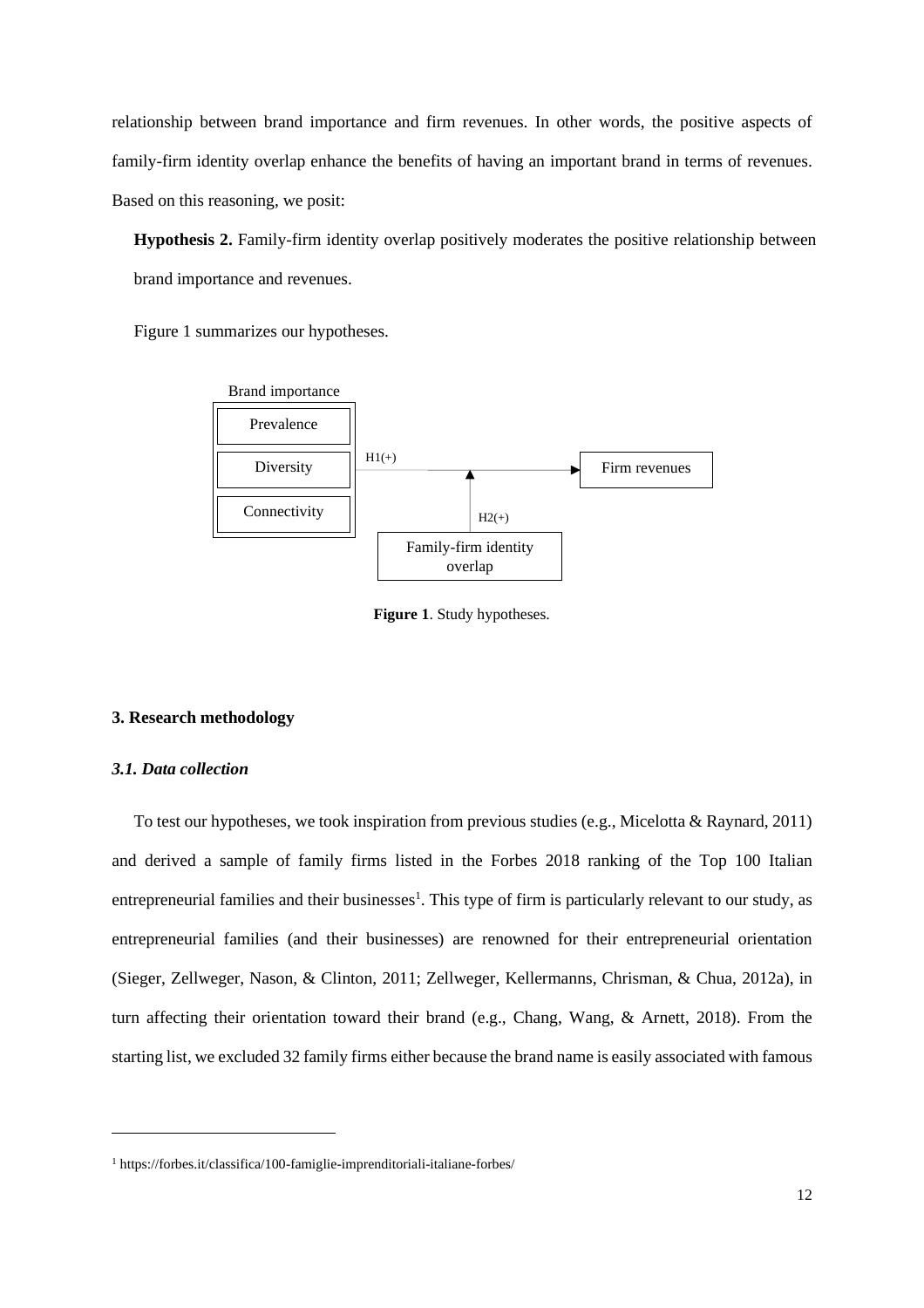individuals or products other than the firm, or because more than one firm has the same name (overlapping names might bias the analysis, as it was not always possible to determine automatically whether a specific word (i.e., brand name) referred to the brand). To gather data on firm characteristics, we coded information from secondary sources (e.g., their websites) and retrieved the firms' balance sheets from the Bureau van Dijk AIDA database. To assess family firm brand importance we used the semantic brand score indicator (Fronzetti Colladon, 2018) applied to the textual data of Italian online news articles published in the year 2017. Telpress International B.V. provided the news data analyzed in this study, consisting of online articles of major newspapers and news agencies in Italy. We considered all the articles that at least once mentioned the firms in our sample for a total 52,555 documents. As we excluded 5 other firms due to missing balance sheets, our final sample consists of 63 firms.

#### *3.2. Study variables*

Our dependent variable is *firm revenues* in 2017, logarithmically transformed due to skewness. The main independent variable is *brand importance*, measured by means of the SBS indicator. The SBS is a novel composite indicator applicable to any textual data, calculated by combining text mining and social network analysis methods and tools (Fronzetti Colladon, 2018). The three dimensions are brand *prevalence*, *diversity*, and *connectivity*. Prevalence measures the frequency of occurrence of the brand name, assuming that brands that are named more frequently are more important, as they have generated higher awareness (Keller, 1993) in terms of both the writer's and the reader's perspective. However, prevalence alone is not sufficient to measure brand importance. Indeed, a brand name might be mentioned very frequently, but always in association with the same low-informative words. Therefore, the diversity dimension takes into account the heterogeneity and uniqueness of the textual brand association. To calculate diversity, we constructed a social network graph based on the co-occurrence of words in the text. The g-graph consists of *n* nodes and *m* edges, where each word appearing in the text is a node. The arcs interconnecting the nodes are weighted according to the frequency of the cooccurrence of every node pair. We took 5 as a threshold for the maximum co-occurrence distance, as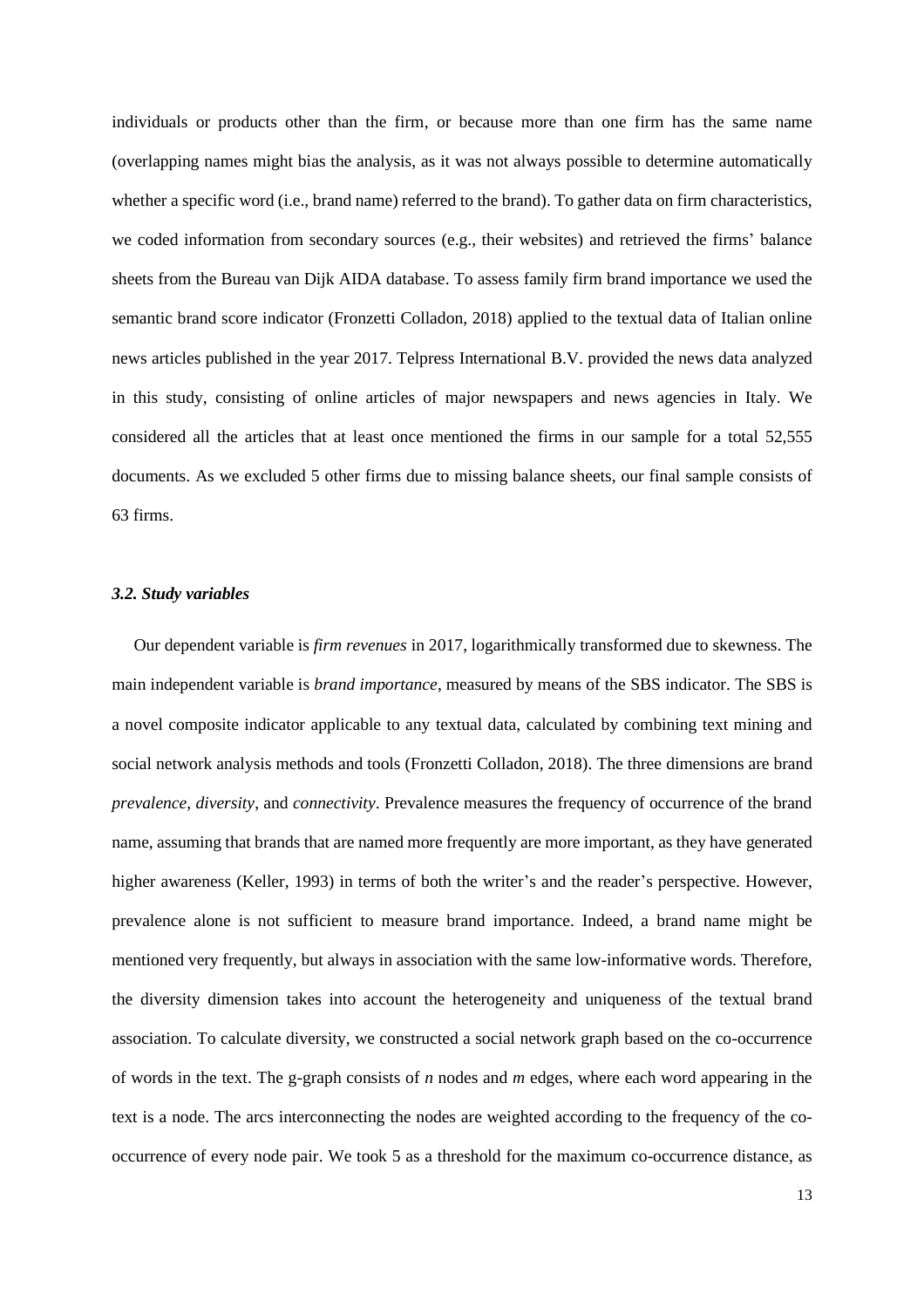suggested in past research, proving the SBS results are robust to variations of this parameter<sup>2</sup> (Fronzetti Colladon, 2018). In addition, we filtered out rare co-occurrences (i.e., links with low weights). Based on this graph, we calculated the distinctiveness centrality metric to measure diversity (Fronzetti Colladon & Naldi, 2020). Distinctiveness is higher when a brand (node) has more links (i.e., higher number of associations), and when these associations are less common. Finally, the third connectivity dimension reflects the brand's ability to act as a bridge, connecting other words and ultimately discourse topics. Connectivity measures the "brokerage power" of the analyzed brand in the co-occurrence network, operationalized through the metric of weighted betweenness centrality (Wasserman & Faust, 1994). The SBS indicator results from the sum of the standardized measures of prevalence, diversity, and connectivity.

Prior to calculating the SBS, we preprocessed (Perkins, 2014) the news data (i.e., documents) to remove: (1) words that add little meaning to the text (stop-words, e.g., "and", "or"); (2) word affixes (known as stemming) (Porter, 2006); and (3) punctuation and special characters. For all the natural language processing, brand associations, and SBS computation tasks, we used the SBS BI webapp<sup>3</sup> (Fronzetti Colladon & Grippa, 2020). The computing resources were provided by the Italian National Agency for New Technologies, Energy and Sustainable Economic Development (ENEA), as we used a version of the app hosted on the ENEA/CRESCO infrastructure (Iannone et al., 2019).

To assess the moderating effect of family-firm identity, we created the dummy variable *family and firm name overlap*, which reflects the level of identification of the family with the firm (e.g., Pérez-González, 2006; Villalonga & Amit, 2006). Following Deephouse and Jaskiewicz (2013) and Rousseau et al. (2018), the dummy variable is equal to 1 when the family name is included in the firm name, 0 otherwise.

Finally, we considered several control variables taken from the literature (e.g., De Massis, Eddleston, & Rovelli, 2021; Rondi & Rovelli, 2021). *Family CEO* is a dummy variable equal to 1 if the CEO is a

<sup>&</sup>lt;sup>2</sup> We also repeated our analysis with a different threshold (i.e., 7), and in line with previous studies (e.g., Fronzetti Colladon, 2018), the results did not significantly differ.

<sup>3</sup> https://bi.semanticbrandscore.com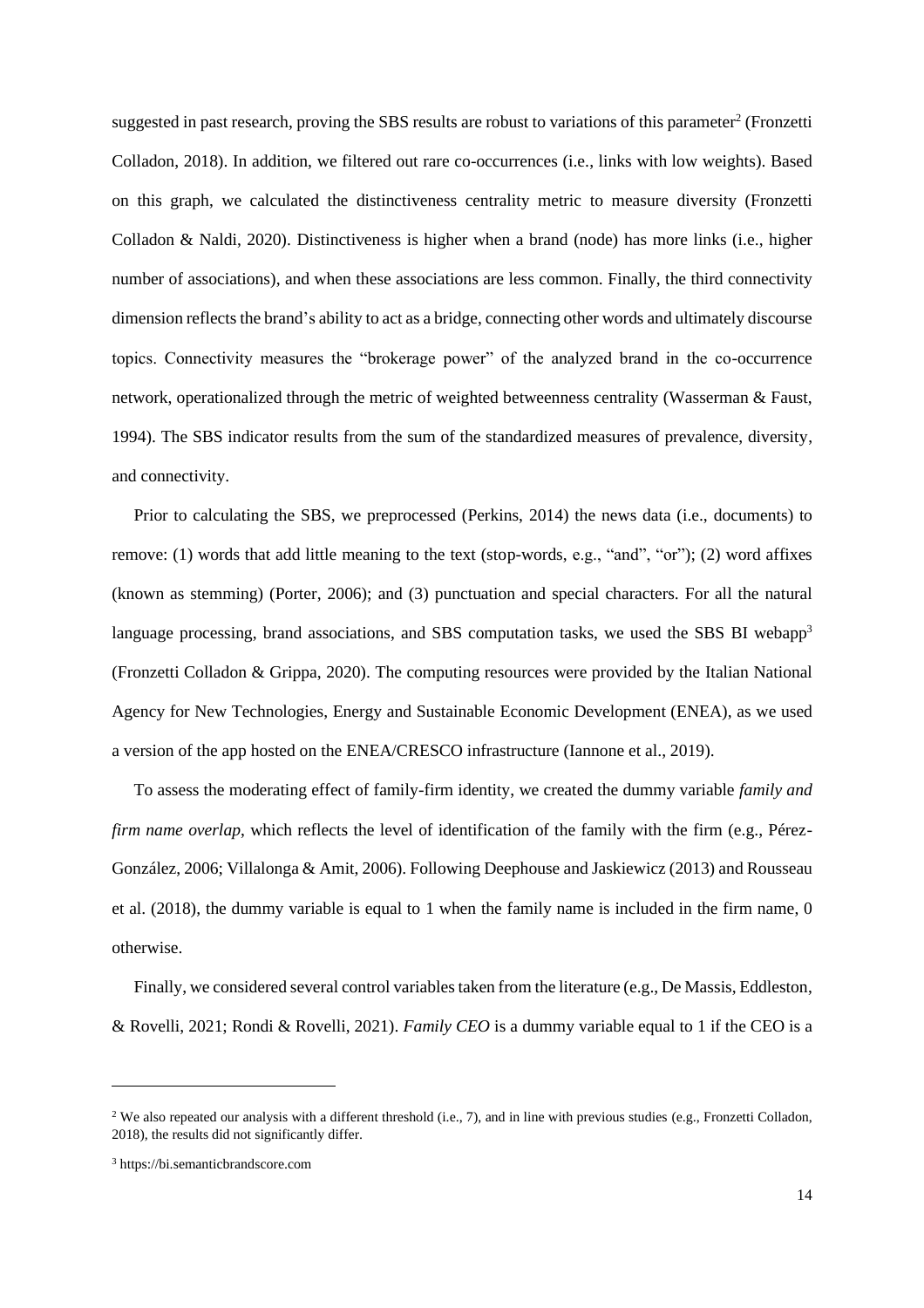member of the owning family. *Firm generation* indicates the generation that is managing the firm. *Generations involved* is a dummy variable equal to 1 if more than one family generation is involved in the management of the firm, 0 otherwise. We also considered *firm age* and *firm size,* i.e., number of employees. We then added a series of dummy variables: (1) *geographic area dummies*, which indicate whether the family firm is located in the north-east, north-west, center, or south of Italy; (2) *industry dummies*, which indicate whether the firm operates in manufacturing, services, or constructions; (3) *legal status dummies*, which indicate the legal status of the firm (i.e., joint-stock company, limited liability company, others). Finally, we controlled for the *sentiment* of news data to understand whether firm revenues are associated not only with brand importance, but also with how journalists talk about the firm. We calculated brand sentiment through the SBS BI app (Fronzetti Colladon & Grippa, 2020), with scores varying in the range [-1,1] and negative values suggesting negative feelings about the brand.

# **4. Results**

Table 2 presents the descriptive statistics and correlations.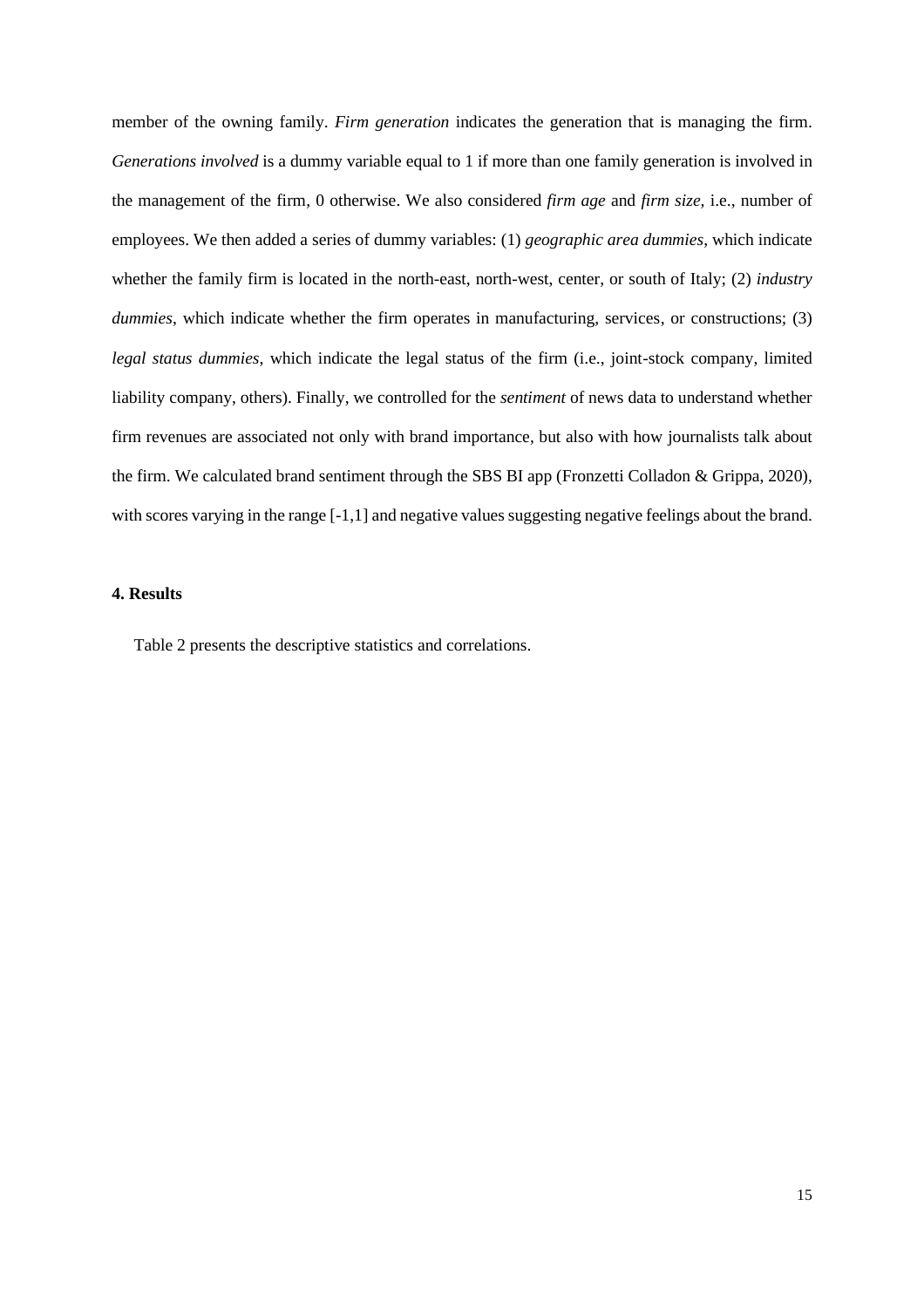|     |                              | <b>Mean</b> | S.D.     | (1)      | (2)      | (3)      | (4)      | (5)      | (6)      | (7)      | (8)      | (9)   |
|-----|------------------------------|-------------|----------|----------|----------|----------|----------|----------|----------|----------|----------|-------|
| (1) | Firm revenues                | 1189130     | 3784905  | 1.000    |          |          |          |          |          |          |          |       |
| (2) | Brand importance             | 0.693       | 4.689    | 0.489    | 1.000    |          |          |          |          |          |          |       |
|     |                              |             |          | (0.000)  |          |          |          |          |          |          |          |       |
| (3) | Family and firm name overlap | 0.603       | 0.493    | $-0.056$ | $-0.132$ | 1.000    |          |          |          |          |          |       |
|     |                              |             |          | (0.662)  | (0.302)  |          |          |          |          |          |          |       |
| (4) | Family CEO                   | 0.603       | 0.493    | $-0.244$ | $-0.344$ | 0.115    | 1.000    |          |          |          |          |       |
|     |                              |             |          | (0.054)  | (0.006)  | (0.607)  |          |          |          |          |          |       |
| (5) | Firm generation              | 4.286       | 5.754    | $-0.221$ | $-0.118$ | 0.209    | 0.029    | 1.000    |          |          |          |       |
|     |                              |             |          | (0.082)  | (0.357)  | (0.100)  | (0.822)  |          |          |          |          |       |
| (6) | Generations involved         | 0.603       | 0.493    | 0.216    | $-0.099$ | 0.005    | 0.219    | 0.001    | 1.000    |          |          |       |
|     |                              |             |          | (0.090)  | (0.441)  | (0.967)  | (0.303)  | (0.995)  |          |          |          |       |
| (7) | Firm size                    | 2159.175    | 5465.239 | 0.510    | 0.348    | $-0.222$ | $-0.200$ | $-0.092$ | $-0.236$ | 1.000    |          |       |
|     |                              |             |          | (0.000)  | (0.005)  | (0.081)  | (0.117)  | (0.472)  | (0.063)  |          |          |       |
| (8) | Firm age                     | 103.667     | 111.005  | $-0.084$ | 0.024    | 0.215    | $-0.059$ | 0.792    | 0.070    | $-0.028$ | 1.000    |       |
|     |                              |             |          | (0.515)  | (0.851)  | (0.091)  | (0.647)  | (0.000)  | (0.587)  | (0.826)  |          |       |
| (9) | Sentiment                    | 0.107       | 0.042    | 0.211    | 0.249    | $-0.033$ | $-0.299$ | $-0.120$ | 0.248    | $-0.106$ | $-0.024$ | 1.000 |
|     |                              |             |          | (0.097)  | (0.049)  | (0.797)  | (0.017)  | (0.348)  | (0.050)  | (0.407)  | (0.851)  |       |

**Table 2.** Descriptive statistics and correlations (*p-*values in parentheses).

Notes: We computed the correlations considering non-transformed and standardized variables. For correlations between dummy variables, we computed the tetrachoric correlation, and between the dummy and continuous variables, we computed the point biserial correlation.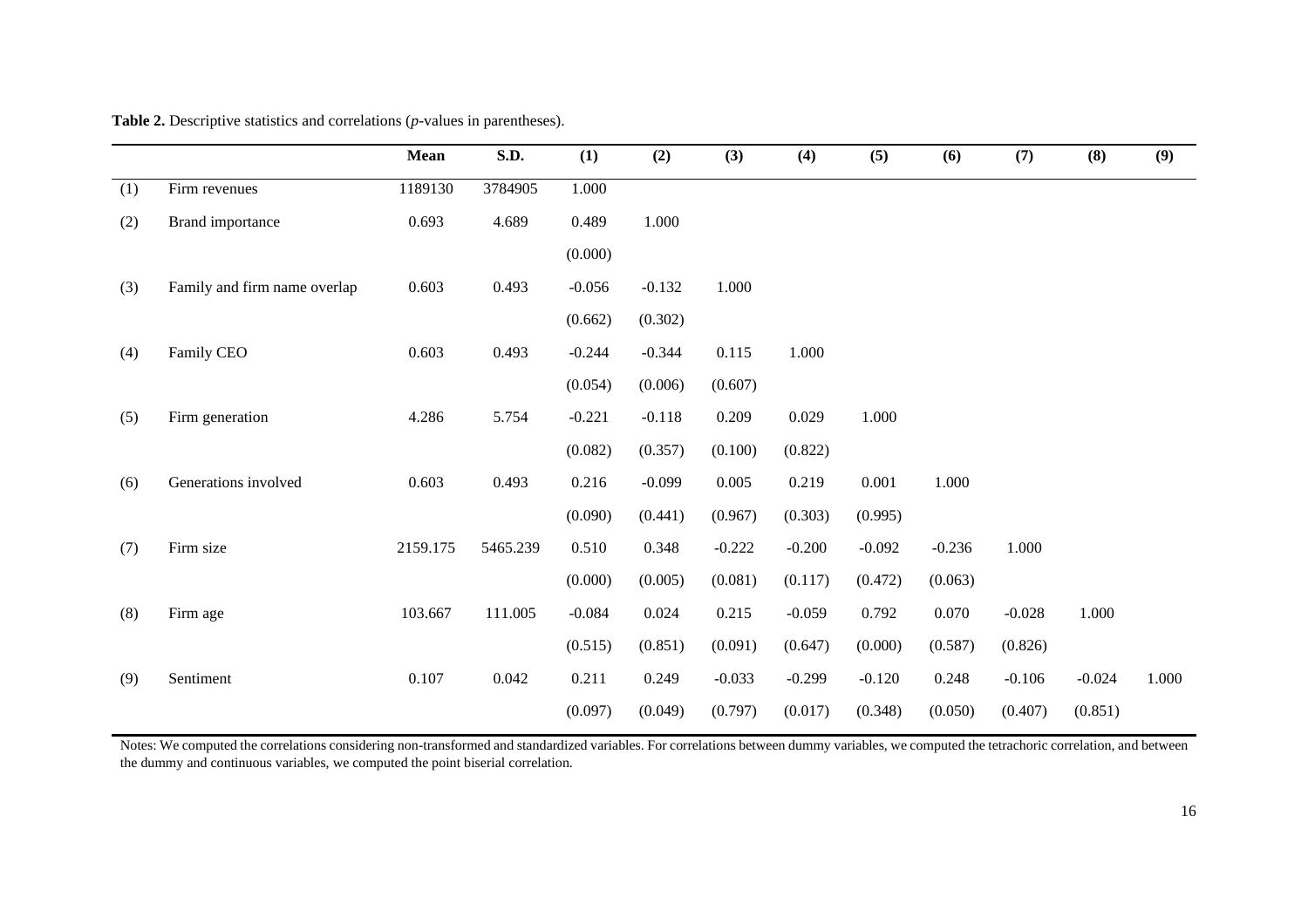As for our main study variables, *brand importance* is positively and significantly correlated with *firm revenues* (rho = 0.489, *p*-value = 0.000), providing a first hint of the possible significance of the relationship posited in H1. *Brand importance* is also positively correlated with *firm size* (rho = 0.348, *p-*value = 0.005) and *sentiment* (rho = 0.249, *p-*value = 0.049), but negatively correlated with *family CEO* (rho = -0.344, *p-*value = 0.006). On the other hand, *family and firm name overlap* is not significantly correlated with either *firm revenues* or *brand importance*. Instead, it is positively correlated with older (*firm age*, rho = 0.215, *p-*value = 0.091) and smaller firms (*firm size*, rho = -0.222, *p-*value = 0.081). Finally, *firm revenues* is negatively correlated with *family CEO* (rho = -0.244, *p-*value = 0.054) and *firm generation* (rho = -0.221, *p-*value = 0.082), and positively correlated with *generations involved* (rho = 0.216, *p*-value = 0.090), *firm size* (rho = 0.510, *p*-value = 0.000), and *sentiment* (rho =  $0.211$ , *p*-value = 0.097).

Table 3 shows the results of the OLS models we used to test our hypotheses. To exclude multicollinearity, we performed variance inflation factor (VIF) tests. The maximum VIF is 2.18, and the average VIF is 1.86, which are both lower than the thresholds generally associated with multicollinearity problems (Belsley, Kuh, & Welsch, 1980). Before running the models, we standardized all continuous variables to ease the comparison of the resulting coefficients.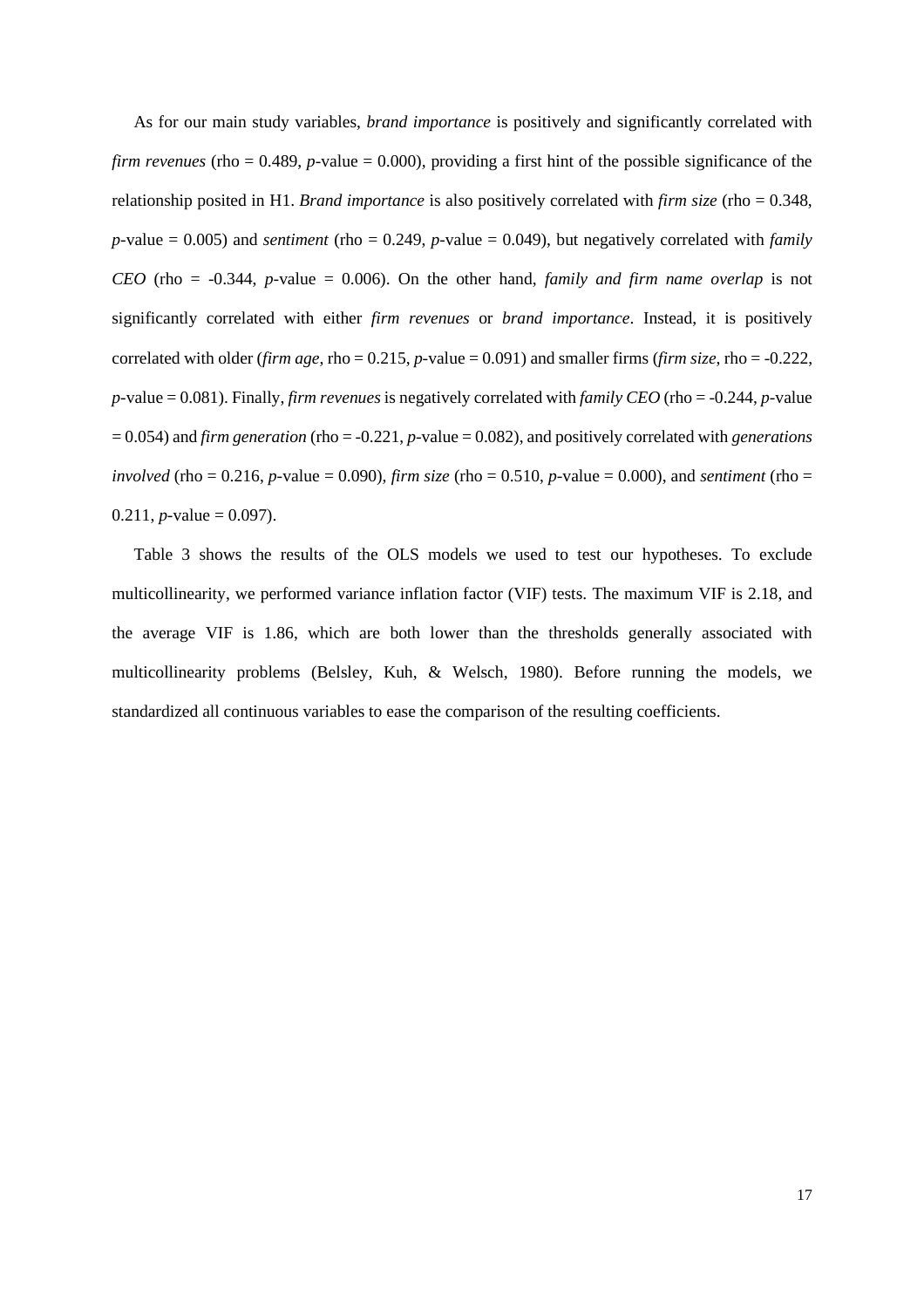|                                                       | Model 1        | Model 2    | Model 3    | Model 4    |
|-------------------------------------------------------|----------------|------------|------------|------------|
| Brand importance (SBS)                                | $\overline{a}$ | $0.625***$ | $0.628***$ | $0.351**$  |
|                                                       |                | (0.130)    | (0.123)    | (0.154)    |
| Family and firm name overlap                          |                |            | 0.141      | 0.086      |
|                                                       |                |            | (0.174)    | (0.172)    |
| Brand importance (SBS) * Family and firm name overlap |                |            |            | $0.502**$  |
|                                                       |                |            |            | (0.211)    |
| Family CEO                                            | $-0.324$       | $-0.150$   | $-0.155$   | $-0.071$   |
|                                                       | (0.240)        | (0.206)    | (0.203)    | (0.198)    |
| Firm generation                                       | $-0.244**$     | $-0.114$   | $-0.113$   | $-0.160**$ |
|                                                       | (0.101)        | (0.079)    | (0.077)    | (0.070)    |
| Generations involved                                  | $0.696***$     | $0.706***$ | $0.713***$ | $0.597***$ |
|                                                       | (0.227)        | (0.185)    | (0.179)    | (0.197)    |
| Firm size                                             | $0.502***$     | $0.341**$  | $0.355**$  | $0.408***$ |
|                                                       | (0.123)        | (0.134)    | (0.138)    | (0.135)    |
| Firm age                                              | 0.108          | $-0.007$   | $-0.024$   | 0.036      |
|                                                       | (0.103)        | (0.075)    | (0.073)    | (0.072)    |
| Sentiment                                             | 1.683          | 0.171      | 0.260      | 0.248      |
|                                                       | (2.396)        | (2.018)    | (2.098)    | (2.070)    |
| Geographical area dummies                             | <b>YES</b>     | <b>YES</b> | <b>YES</b> | <b>YES</b> |
| Industry dummies                                      | <b>YES</b>     | <b>YES</b> | <b>YES</b> | <b>YES</b> |
| Legal status dummies                                  | <b>YES</b>     | <b>YES</b> | <b>YES</b> | <b>YES</b> |
| Constant                                              | 1.902**        | 2.867***   | 2.707***   | 2.654***   |
|                                                       | (0.827)        | (0.735)    | (0.844)    | (0.802)    |
| Observations                                          | 63             | 63         | 63         | 63         |
| Log-likelihood                                        | $-61.26$       | $-49.88$   | $-49.43$   | $-46.84$   |
| R-squared                                             | 0.584          | 0.710      | 0.714      | 0.737      |

**Table 3**. OLS models testing the relation between *brand importance* and *firm revenues*, and the moderating effect of *family and firm name overlap* (dependent variable *firm revenues*).

 $* p < 0.1, ** p < 0.05, *** p < 0.01.$  Robust standard errors in parentheses.

Model 1 is the baseline model including only the control variables. In Model 2, we added the independent variable *brand importance*, while Model 3 also considers the effect of *family and firm*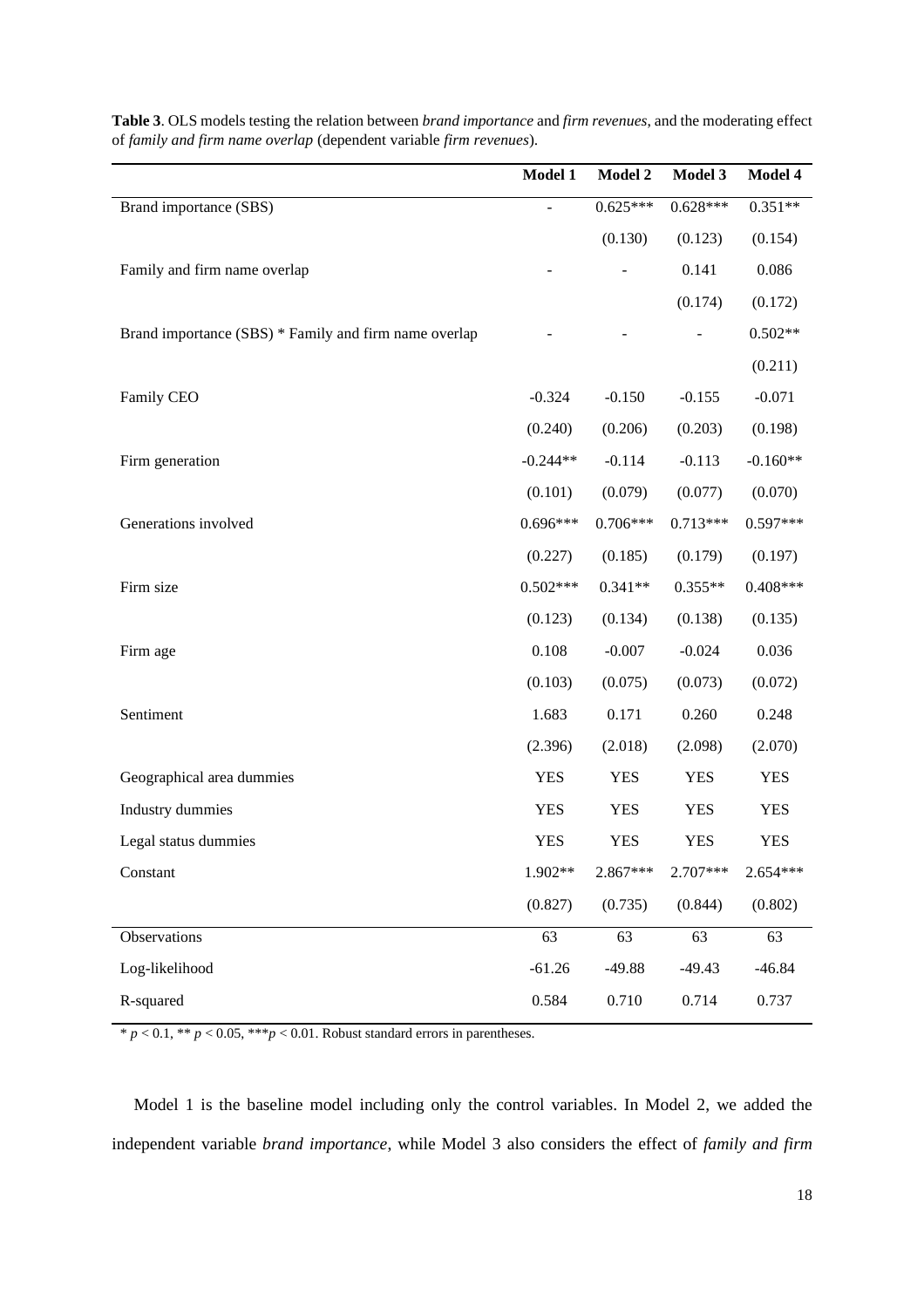*name overlap*. In Model 4, we tested the moderating effect of *family and firm name overlap* on the relationship between *brand importance* and *firm revenues*. To interpret the results of the moderation, we used the Delta method (Hoetker, 2007) and computed the average marginal effects (AMEs).

Model 1 indicates that *firm revenues* increase with *firm size* (coef = 0.502, *p-*value = 0.000) and with the involvement of more than one generation in the firm's management (*generations involved*, coef = 0.696, *p*-value = 0.004), while they decrease with *firm generation* (coef =  $-0.244$ , *p*-value = 0.020). Interestingly, *sentiment* is not significantly associated with *firm revenues*, suggesting that the way in which external stakeholders talk about the firm might not play a decisive role in driving performance. In Model 2, we introduce our main independent variable. Confirming H1, *brand importance* is significantly associated with *firm revenues* (coef = 0.625, *p-*value = 0.000). This means that the greater the brand importance generated by external stakeholders, the higher the revenues. More specifically, one standard deviation increase in *brand importance* is associated with a 0.625 percentage point increase in *firm revenues*. This highly significant result still holds (coef  $= 0.628$ , *p*-value  $= 0.000$ ) when including *firm and firm name overlap* in Model 3, which instead is not significantly related to revenues.

Model 4 supports H2 in that *firm and firm name overlap* significantly and positively moderates (*p*value = 0.021) the association between *brand importance* and *firm revenues*. Specifically, the AMEs reported in Table 4 reveal that in family firms, *brand importance* is more positively and significantly related to *firm revenues* when there is *family and firm name overlap*. Indeed, the AME of *brand importance* is of greater magnitude (and significance) when the family identifies with the firm (AME  $= 0.853$ , *p*-value  $= 0.000$ . This result is shown in Figure 2 and confirms H2 positing that in family firms, family and firm name overlap positively moderates the relationship between brand importance and firm revenues. In other words, the positive relation between brand importance and revenues is stronger when the family identifies with its firm.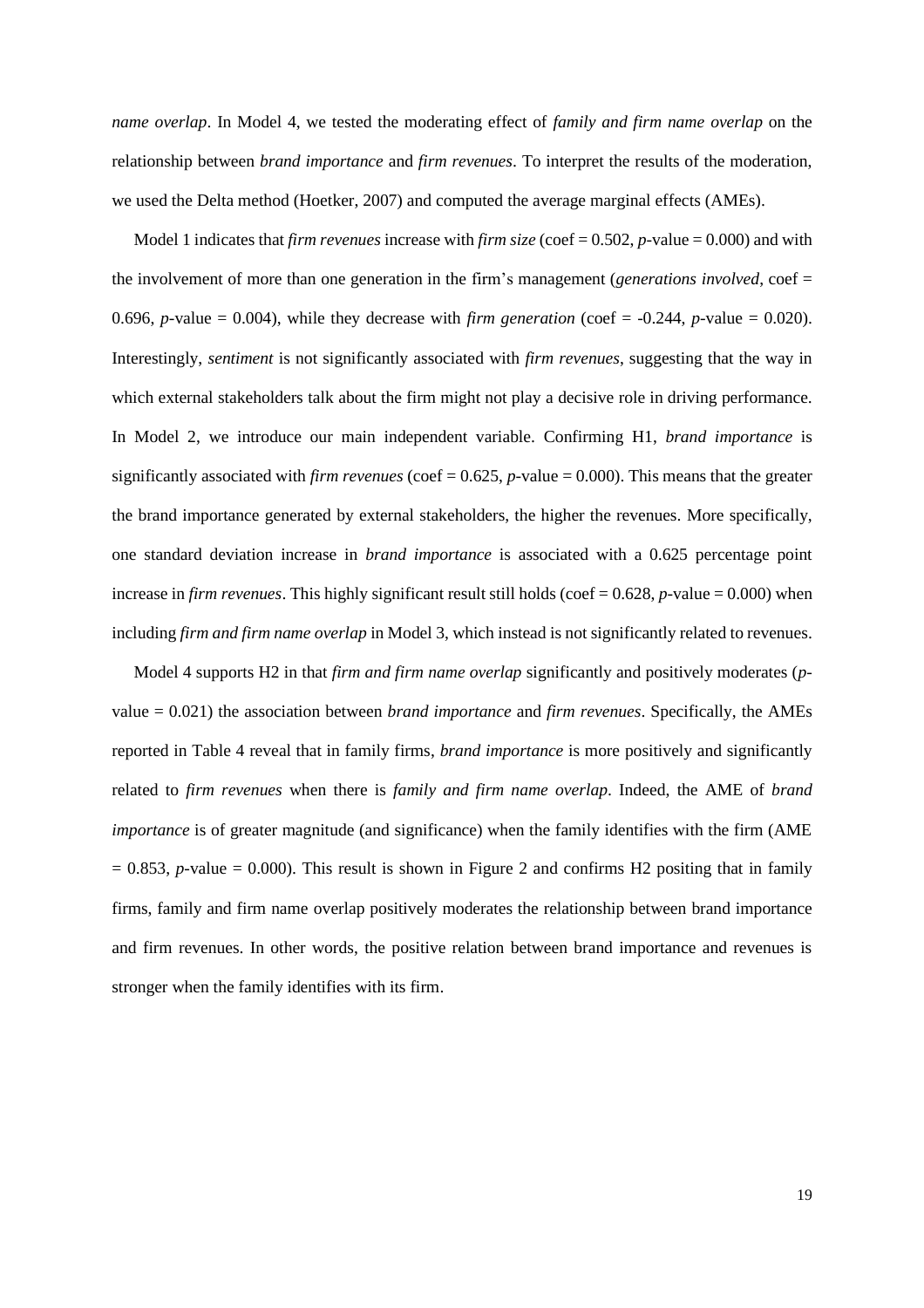|                                    | AME of brand importance (SBS) | <i>p</i> -value | $t-test (p-value)$ |  |
|------------------------------------|-------------------------------|-----------------|--------------------|--|
| Family and firm name overlap $= 0$ | 0.351                         | 0.027           |                    |  |
|                                    | (0.154)                       |                 | 0.021              |  |
| Family and firm name overlap $= 1$ | 0.853                         | 0.000           |                    |  |
|                                    | (0.142)                       |                 |                    |  |

**Table 4**. Average marginal effects of *brand importance* at two levels of *family and firm name overlap*.



**Figure 2**. Average marginal effect of brand importance at the two levels of family and firm name overlap (95% confidence interval).

Looking more closely at the relationship between *family and firm name overlap* and *firm revenues*, which past research suggests is positive (Craig et al., 2008; Dyer, 2006), we find that it is indeed positive, but only above a certain threshold of *brand importance* (Figure 3)*.* This indicates that a minimum level of *brand importance* (generated by external stakeholders) is needed to enable the positive power of family-firm identity.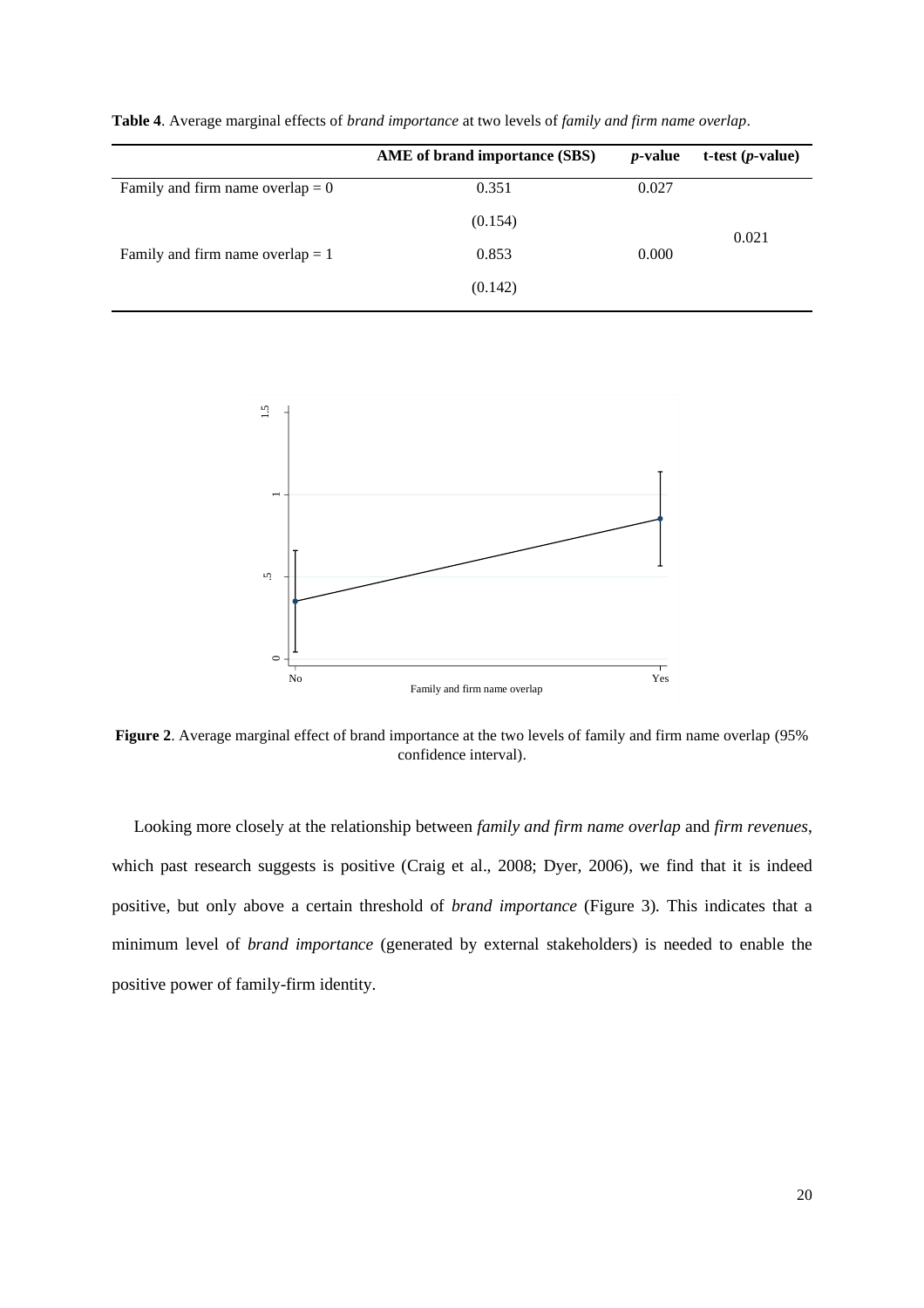

**Figure 3**. Average marginal effect of family and firm name overlap at increasing levels of brand importance (95% confidence interval).

#### **5. Discussion and conclusions**

In this research, we study family firm brands by adopting an external perspective and exploring the relationship between brand importance and firm revenues. In line with previous studies on family firm marketing and branding (Micelotta & Raynard, 2011), we analyzed a sample of 63 of the top 100 Italian entrepreneurial families and their businesses. We assessed these firms' brand importance through text mining and social network analysis techniques, i.e., the SBS indicator (Fronzetti Colladon, 2018), considering 52,555 Italian online news articles about their brands. Results show that brand importance is positively and significantly associated with firm revenues. Our study suggests that a family firm whose brand importance is fostered by external audiences – meaning that the brand is frequently mentioned in the media (prevalence), is embedded in a rich and distinctive discourse (diversity), and connects different discourse topics (connectivity) – obtains a competitive advantage, which likely translates into higher revenues. Nevertheless, our findings also reveal that this positive relation is contingent on a particular characteristic and source of heterogeneity among family firms, namely the identity link between the family and the firm. Specifically, the positive association between brand importance and firm revenues is of greater magnitude when the family identifies with the firm. This could be explained by consumers' emotional bonds, affect, and orientation toward the brand resulting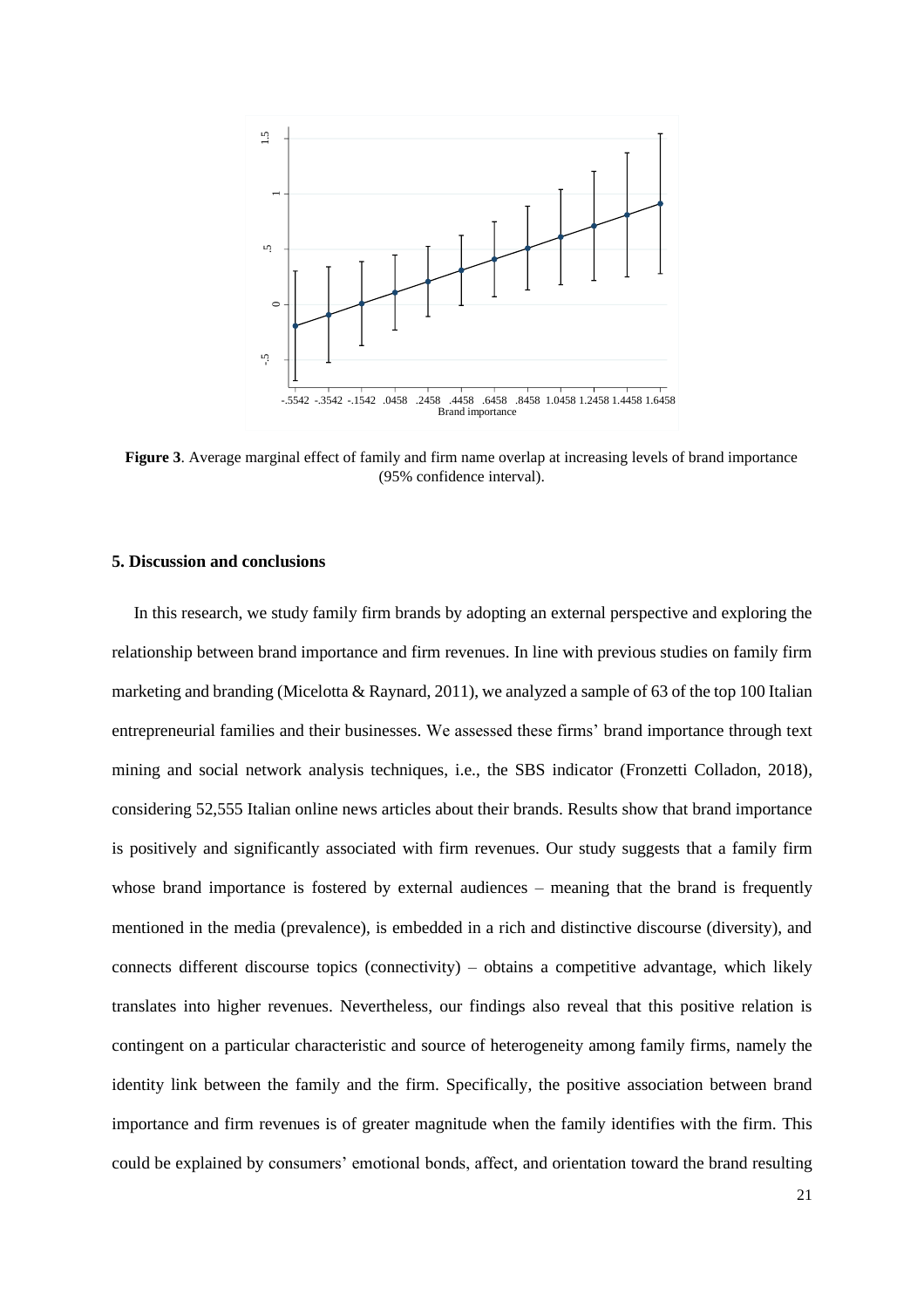from the firm highlighting the familial component. Promoting the family background adds to the positive effect of high brand importance. Moreover, identity overlap plays a significant role only when brand importance is sufficiently high.

Our study advances family business research on branding by introducing the new concept of brand importance, which integrates traditional approaches with a more detailed consideration of a brand's visibility, its embeddedness in a rich and distinctive discourse, and connections with different discourse topics. Moreover, adopting an external perspective through collecting different media sources we shed new light on the external perception of family firm brands in a way that acknowledges not only their heterogeneity but also the heterogeneity of external audiences, taking into account the media as a different group of external stakeholders (Beck, 2016). Our study offers a deeper understanding of how brand importance might drive external audiences when confronting family firm brands. Assessing brand importance provides family firms with the opportunity to gain a richer perspective in evaluating their brand to understand its relationship with performance.

Furthermore, contributing to family business research (Rovelli, Ferraso, De Massis, & Kraus, 2021), we show that family-firm identity affects the relationship between family firm brand importance and performance. We thus extend prior studies acknowledging that the overlap between family and firm identity is an important determinant of family firm behavior (e.g., Brinkerink, Rondi, Benedetti, & Arzubiaga, 2020; De Massis et al., 2018; Sundaramurthy & Kreiner, 2008; Zellweger et al., 2010), and may explain family firm heterogeneity (Chua, Chrisman, Steier, & Rau 2012). Compared to prior research that assumes low levels of self-complexity, focusing on the effects of a single identity rather than the additive or multiplicative effects of several identities (Creary, Caza, & Roberts, 2015; Ramarajan, 2014; Ramarajan, Rothbard, & Wilk, 2017), our study recognizes organizational identity in family firms as a multifaceted and dynamic construct. With our approach, we unveil how family firms vary in their level of subjective self-complexity based on the degree to which the family and firm identity overlaps (Linville, 1985; Roccas & Brewer, 2002).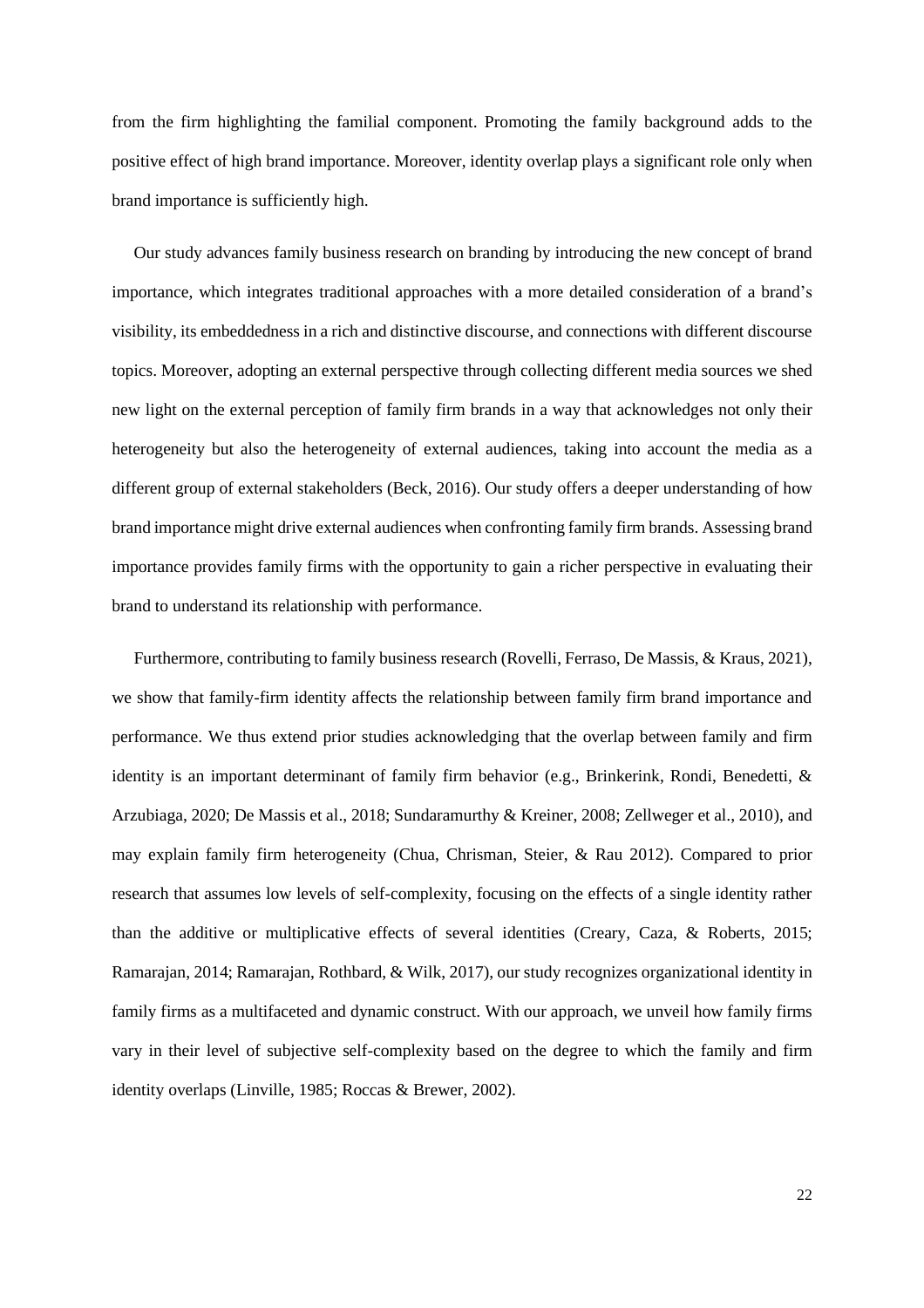Moreover, by applying SBS to study family firm brands, we move forward from the traditional use of surveys, case studies, interviews, or focus groups (Aaker, 1996; Keller, 1993; Lassar et al., 1995), providing a new (big data) approach based on the discourse analysis of a considerable number of online news articles. Our method allows repeatable and automated measurements to continuously monitor brand importance. We believe that our research exploits the opportunities offered by the availability of rich online text data and provides additional evidence that can inspire researchers in the family business field. Likewise, practitioners could be encouraged to adopt big data methods to support their decisionmaking processes. Last, we extend research on brand importance and the application of SBS to the family business context.

It is worth noting that our findings partially contrast with studies attributing high importance to the positivity of messages for the prediction of consumer behavior (e.g., Kim & Ko, 2012), as in our setting sentiment was mostly non-influential. This is aligned with past research focused, for example, on the analysis of museum brands and the non-significant impact of sentiment on museum visitors (Fronzetti Colladon, Grippa, & Innarella, 2020). Therefore, while it is important to monitor the sentiment of external stakeholders towards a brand, our results suggest that family business scholars should pay more attention to the importance of the brand rather than the sentiment it generates.

Our study has some limitations that open up opportunities for future research. First, online news are not always easily and freely available, especially in the case of massive downloads. Telpress International supported our data collection by providing its dataset of articles for 2017, hence limiting our study to be cross-sectional. Accordingly, we do not claim causality, but provide evidence of the significant relationships among our variables of interest. While we are confident of the quality and reliability of our findings, we invite scholars to replicate our methodology over a longer period. Indeed, a longitudinal study would be useful to gain a deeper understanding of the investigated relationships. Second, our empirical investigation relies on data from Italy, which might also limit the generalizability of our results, as the relationship between brand importance and revenues, and the moderating effect of family-firm identity might change depending on the cultural context in which the family firm operates. Future studies might consider different countries.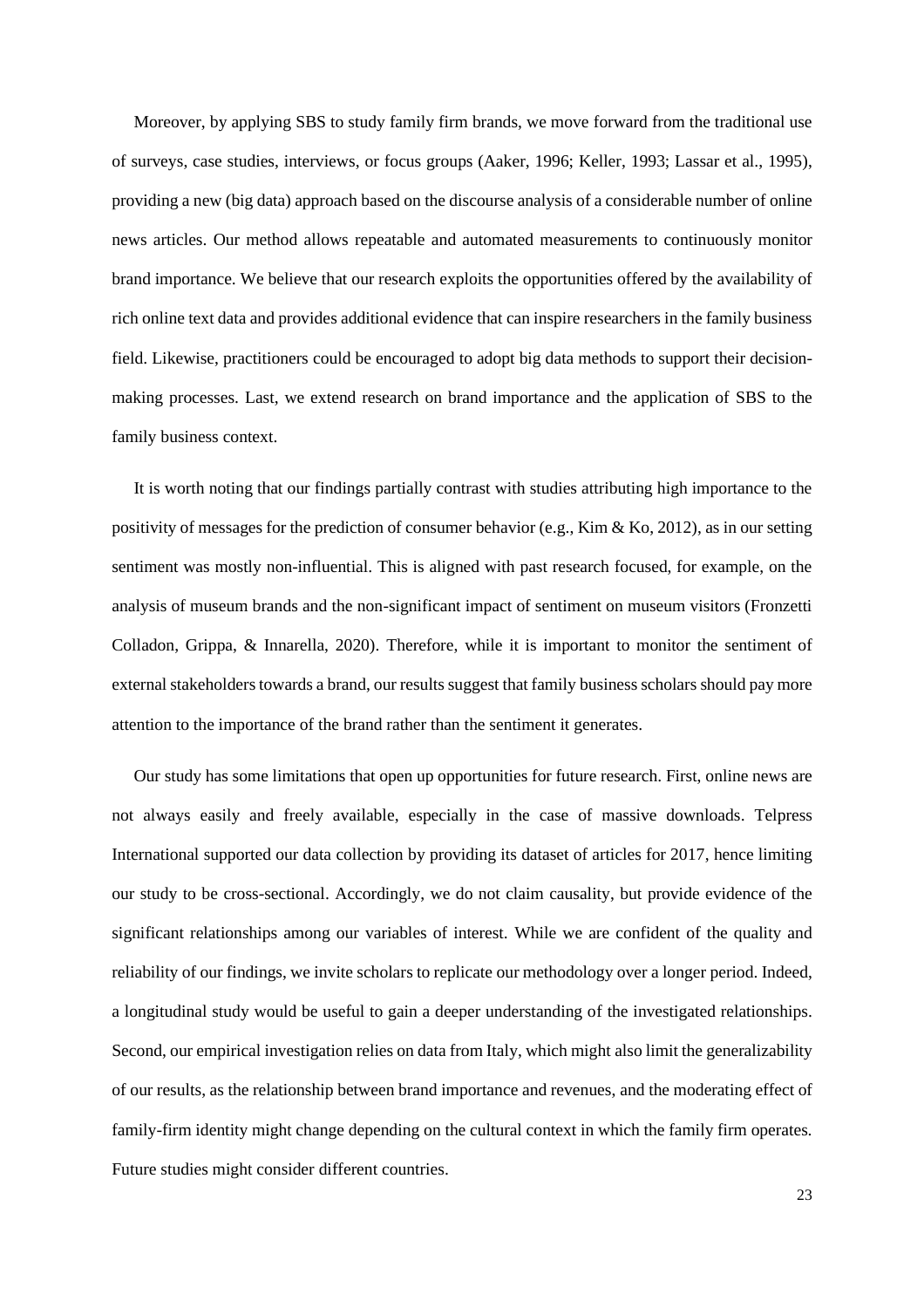Third, in our analysis, we were not able to disentangle alternative types of external media sources. While we analyzed textual data from online articles from different sources (i.e., newspapers and news agencies), it was not possible to determine whether the relationship between family firms' brand importance and revenues, and the moderating effect of family-firm identity depend on the type of external media writing and publishing the articles. We hence encourage scholars to explore the role of different media sources in the relationship between brand importance and firm revenues, and obtain deeper insights on the heterogeneity of the perceptions of external stakeholders toward family firm brands. Likewise, we encourage scholars to take a situational approach to study how external audiences perceptions of the brand shape family firm performance. For instance, scholars might examine whether the role played by external audiences in determining the importance of family firm brands and the relationship with firm performance vary in the imminence of restructuring initiatives with high impact on the media, such as mergers, acquisitions, spin-offs, sell-offs or buy-outs (King et al., 2021).

Despite these limitations, our study provides some practical suggestions for family firm managers. First, our results show the relevance of using brand importance – a measure that considers prevalence, diversity, and connectivity – and demonstrate that the importance that external audiences attach to family brands is positively related to revenues. This suggests that family firms should invest in their relationships with external audiences (e.g., media, consumers, and other stakeholders). Given the positive relationship between brand importance and higher revenues in the case of family identification with the firm, we suggest that family firms carefully choose whether they strategically stress the link between the family and the firm in their branding activities. In this vein, family firms might benefit from using SBS and the BI tool to analyze the importance and image of their brand to make more informed marketing and branding decisions. Second, our study shows that the sentiment that news generate about the family firm brand does not relate to revenues. We thus encourage family firms to be less concerned about the positive or negative feelings conveyed by news and instead consider enhancing their brand's importance.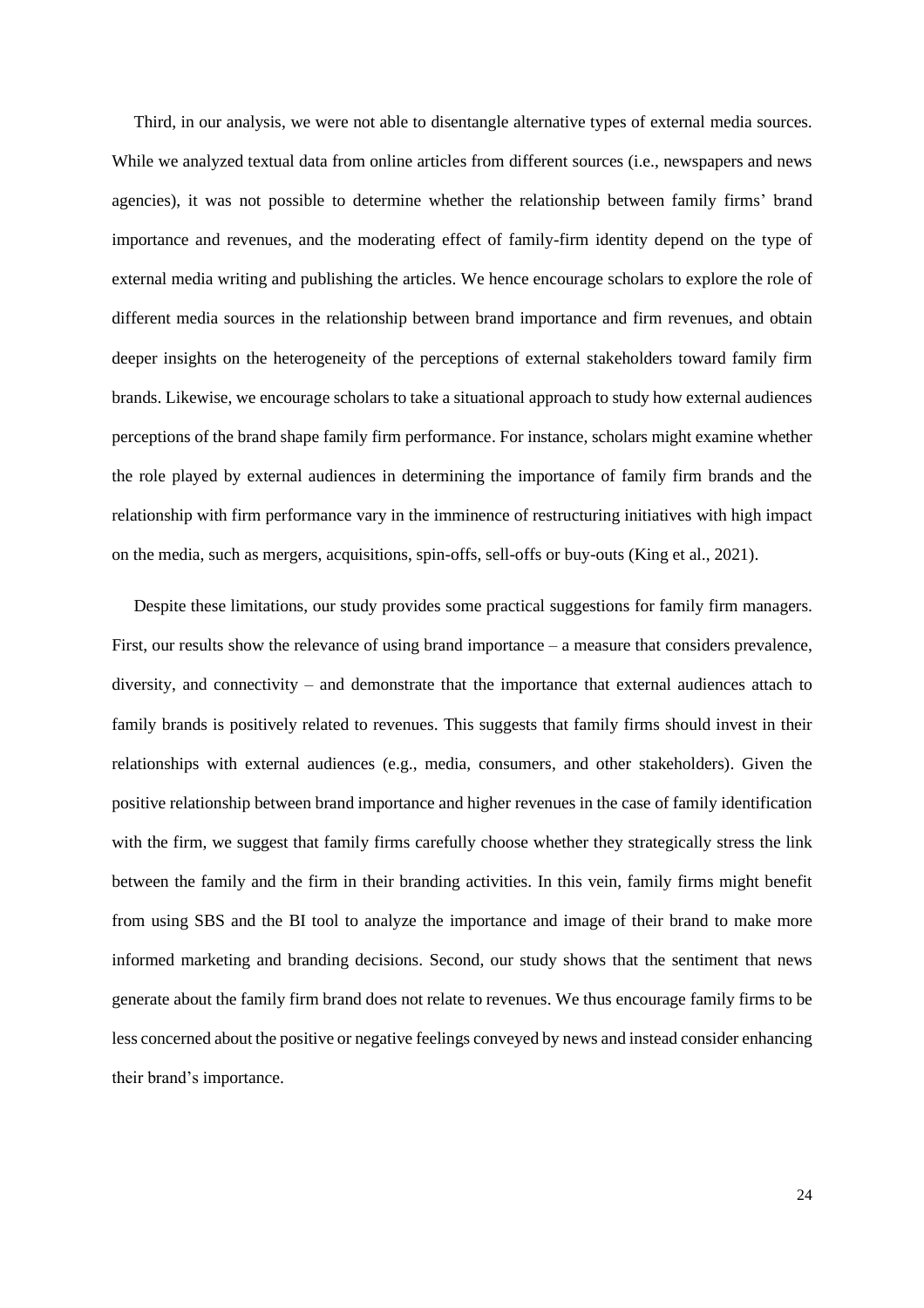# **References**

- Aaker, D. A. (1996). Measuring brand equity across products and markets. *California Management Review, 38*(3), 102*–*120.
- Alonso-Dos-Santos, M., & Llanos-Contreras, O. (2019). Family business performance in a post-disaster scenario: The influence of socioemotional wealth importance and entrepreneurial orientation. *Journal of Business Research, 101*, 492*–*498.
- Andreini, D., Bettinelli, C., Pedeliento, G., & Apa, R. (2020). How do consumers see firms' family nature? A review of the literature. *Family Business Review, 33*(1), 18*–*37.
- Ardito, L., Messeni Petruzzelli, A., Pascucci, F., & Peruffo, E. (2019). Inter‐firm R&D collaborations and green innovation value: The role of family firms' involvement and the moderating effects of proximity dimensions. *Business Strategy and the Environment, 28*(1), 185*–*197.
- Astrachan, C. B., Botero, I., Astrachan, J. H., & Prügl, R. (2018). Branding the family firm: A review, integrative framework proposal, and research agenda. *Journal of Family Business Strategy, 9*(1), 3*–* 15.
- Barnett, T., Eddleston, K. A., & Kellermanns, F. W. (2009). The effects of family versus career role salience on the performance of family and nonfamily firms. *Family Business Review, 22*(1), 39*–*52.
- Beck, S. (2016). Brand management research in family firms. *Journal of Family Business Management, 6*(3), 225*–*250.
- Beck, S., & Kenning, P. (2015). The influence of retailers' family firm image on new product acceptance. *International Journal of Retail & Distribution Management, 43*(12), 1126*–*1143.
- Belsley, D., Kuh, E., & Welsch, R. (1980). *Regression Diagnostics: Influential Data and Sources of Collinearity*. New York, NY: Wiley.
- Binz, C., Hair Jr, J. F., Pieper, T. M., & Baldauf, A. (2013). Exploring the effect of distinct family firm reputation on consumers' preferences. *Journal of Family Business Strategy, 4*(1), 3*–*11.
- Blombäck, A., & Botero, I. C. (2013). Reputational capital in family firms: Understanding uniqueness from the stakeholder point of view. In K. X. Smyrnios, P. Z. Poutziouris, & S. Goel (Eds.), *Handbook of Research on Family Business, Second Edition* (pp. 677–693). Edward Elgar Publishing.
- Botero, I. C., Thomas, J., Graves, C., & Fediuk, T. A. (2013). Understanding multiple family firm identities: An exploration of the communicated identity in official websites. *Journal of Family Business Strategy, 4*(1), 12*–*21.
- Bravo, R., Cambra, J., Centeno, E., & Melero, I. (2017). The importance of brand values in family business. *Journal of Evolutionary Studies in Business, 2*(2), 16*–*43.
- Brinkerink, J., Rondi, E., Benedetti, C., & Arzubiaga, U. (2020). Family business or business family? Organizational identity elasticity and strategic responses to disruptive innovation. *Journal of Family Business Strategy*, *11*(4), 100360.
- Brown, T. J., Dacin, P. A., Pratt, M. G., & Whetten, D. A. (2006). Identity, intended image, construed image, and reputation: An interdisciplinary framework and suggested terminology. *Journal of the Academy of Marketing Science, 34*(2), 99*–*106.
- Carrigan, M., & Buckley, J. (2008). 'What's so special about family business?' An exploratory study of UK and Irish consumer experiences of family businesses. *International Journal of Consumer Studies, 32*(6), 656*–*666.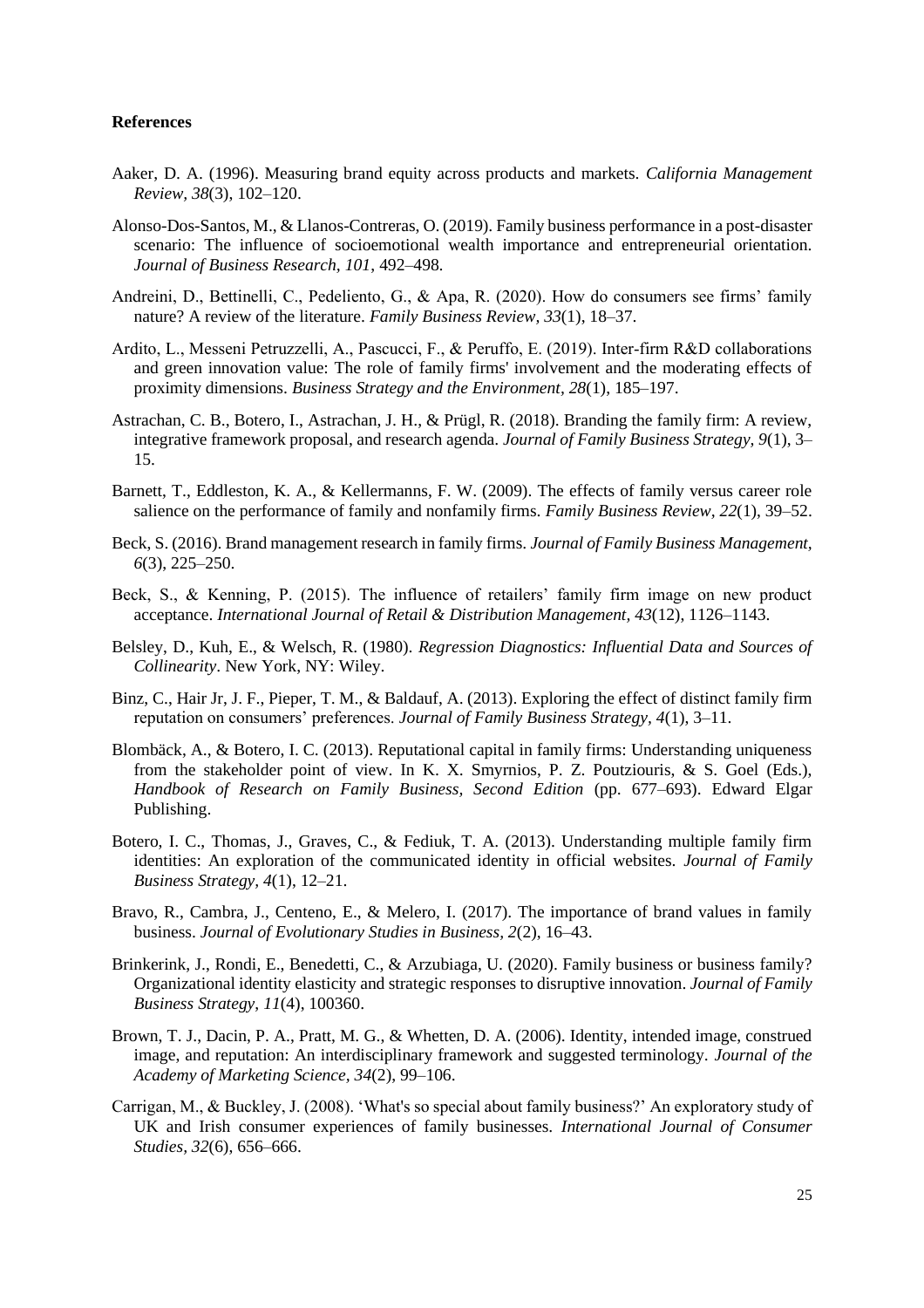- Chang, Y., Wang, X., & Arnett, D. B. (2018). Enhancing firm performance: The role of brand orientation in business-to-business marketing. *Industrial Marketing Management, 72*, 17*–*25.
- Chrisman, J. J., Chua, J. H., & Sharma, P. (2005). Trends and directions in the development of a strategic management theory of the family firm. *Entrepreneurship Theory and Practice, 29*(5), 555*–* 575.
- Chua, J. H., Chrisman, J. J., Steier, l. P., & Rau, S. B. (2012). Sources of heterogeneity in family firms: An introduction. *Entrepreneurship Theory and Practice, 36*(6), 1103*–*1113.
- Craig, J. B., Dibrell, C., & Davis, P. S. (2008). Leveraging family‐based brand identity to enhance firm competitiveness and performance in family businesses. *Journal of Small Business Management, 46*(3), 351*–*371.
- Creary, S. J., Caza, B. B., & Roberts, L. M. (2015). Out of the box? How managing a subordinate's multiple identities affects the quality of a manager-subordinate relationship. *Academy of Management Review, 40*(4), 538*–*562.
- De Massis, A., Frattini, F., Kotlar, J., Petruzzelli, A. M., & Wright, M. (2016). Innovation through tradition: Lessons from innovative family businesses and directions for future research. *Academy of Management Perspectives, 30*(1), 93*–*116.
- De Massis, A., Eddleston, K. A., & Rovelli, P. (2021). Entrepreneurial by Design: How Organizational Design Affects Family and Nonfamily Firms' Opportunity Exploitation. *Journal of Management Studies*, *58*(1), 27*–*62.
- De Massis, A., Kotlar, J., Mazzola, P., Minola, T., & Sciascia, S. (2018). Conflicting selves: Family owners' multiple goals and self-control agency problems in private firms. *Entrepreneurship Theory and Practice, 42*(3), 362*–*389.
- Deephouse, D. L. (2000). Media reputation as a strategic resource: An integration of mass communication and resource-based theories. *Journal of Management, 26*(6), 1091*–*1112.
- Deephouse, D. L., & Jaskiewicz, P. (2013). Do family firms have better reputations than non-family firms? An integration of socioemotional wealth and social identity theories. *Journal of Management Studies, 50*(3), 337*–*360.
- Drago, C., Ginesti, G., Pongelli, C., & Sciascia, S. (2018). Reporting strategies: What makes family firms beat around the bush? Family-related antecedents of annual report readability. *Journal of Family Business Strategy, 9*(2), 142*–*150.
- Dyer, W. (2006). Examining the "family effect" on firm performance. *Family Business Review, 19*(4), 253*–*273.
- Dyer, W. G., & Whetten, D. A. (2006). Family firms and social responsibility: Preliminary evidence from the S&P 500. *Entrepreneurship Theory and Practice, 30*(6), 785*–*802.
- Erdogan, I., Rondi, E., & De Massis, A. (2020). Managing the tradition and innovation paradox in family firms: A family imprinting perspective. *Entrepreneurship Theory and Practice*, *44*(1), 20*–* 54.
- Fronzetti Colladon, A. (2018). The semantic brand score. *Journal of Business Research, 88*, 150*–*160.
- Fronzetti Colladon, A. (2020). Forecasting election results by studying brand importance in online news. *International Journal of Forecasting, 36*(2), 414*–*427.
- Fronzetti Colladon, A., & Grippa, F. (2020). Brand intelligence analytics. In A. Przegalinska, F. Grippa, & P. A. Gloor (Eds.), *Digital Transformation of Collaboration* (pp. 125*–*141). Cham, Switzerland: Springer Nature Switzerland.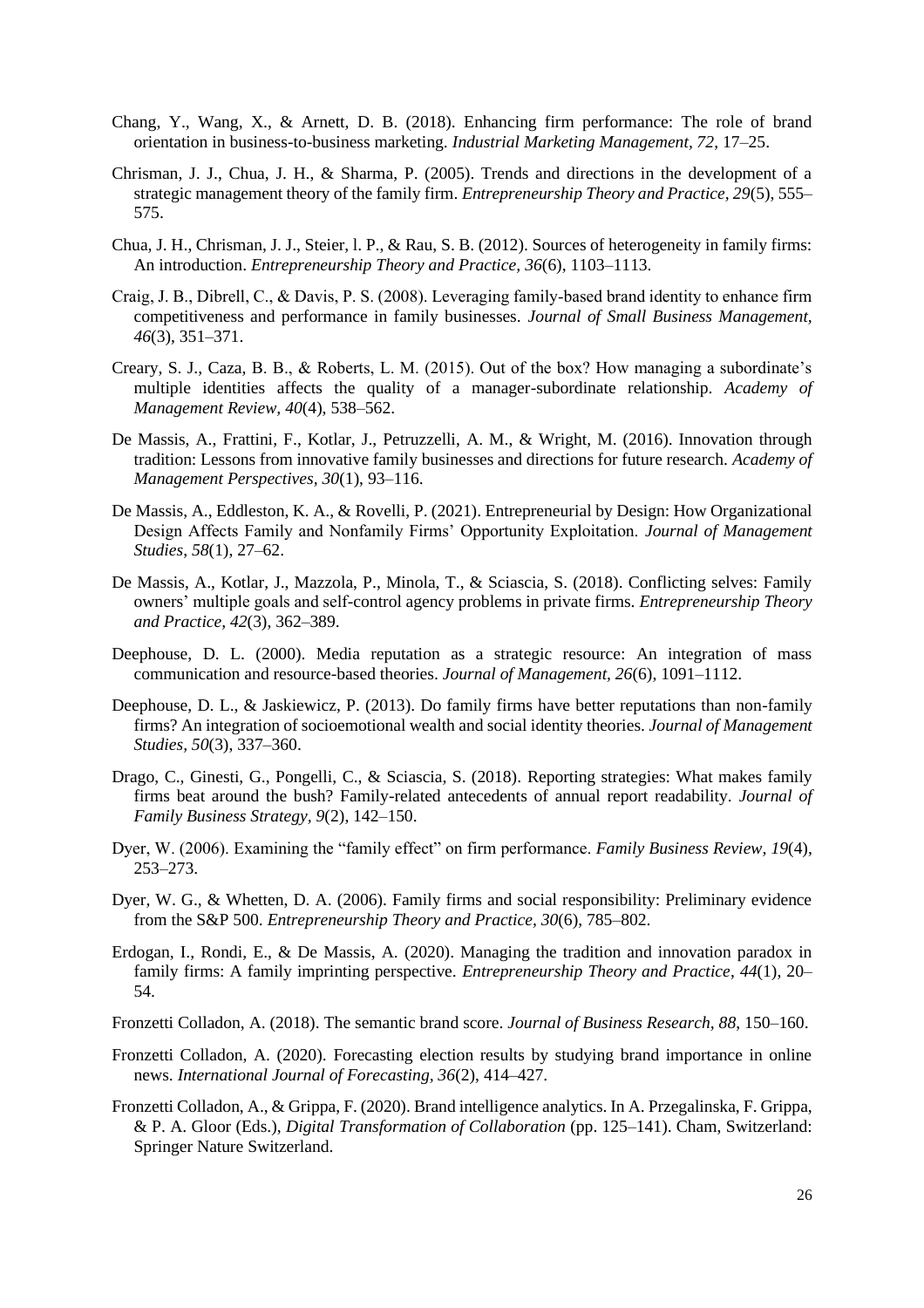- Fronzetti Colladon, A., Grippa, F., & Innarella, R. (2020). Studying the association of online brand importance with museum visitors: An application of the semantic brand score. *Tourism Management Perspectives, 33*, 100588.
- Fronzetti Colladon, A., & Naldi, M. (2020). Distinctiveness centrality in social networks. *PLOS ONE, 15*(5), e0233276.
- Gallucci, C., Santulli, R., & Calabrò, A. (2015). Does family involvement foster or hinder firm performance? The missing role of family-based branding strategies. *Journal of Family Business Strategy, 6*(3), 155*–*165.
- Gloor, P. A., Krauss, J., Nann, S., Fischbach, K., & Schoder, D. (2009). *Web science 2.0: Identifying trends through semantic social network analysis.* Paper presented at the 2009 International Conference on Computational Science and Engineering. Retrieved from https://dspace.mit.edu/handle/1721.1/59353.
- Grohs, R., Raies, K., Koll, O., & Mühlbacher, H. (2016). One pie, many recipes: Alternative paths to high brand strength. *Journal of Business Research, 69*(6), 2244*–*2251.
- Habbershon, T. G., & Williams, M. L. (1999). A resource-based framework for assessing the strategic advantages of family firms. *Family Business Review, 12*(1), 1*–*25.
- Hoetker, G. (2007). The use of logit and probit models in strategic management research: Critical issues. *Strategic Management Journal, 28*(4), 331*–*343.
- Hoffman, A. J., & Ocasio, W. (2001). Not all events are attended equally: Toward a middle-range theory of industry attention to external events. *Organization Science, 12*(4), 414*–*434.
- Iannone, F., Ambrosino, F., G., B., De Rosa, M., Funel, A., Guarnieri, G., . . . Procacci, P. (2019). *CRESCO ENEA HPC clusters: A working example of a multifabric GPFS Spectrum Scale layout.* Paper presented at the 2019 International Conference on High Performance Computing & Simulation (HPCS), Dublin, Ireland.
- Kashmiri, S., & Mahajan, V. (2010). What's in a name? An analysis of the strategic behavior of family firms. *International Journal of Research in Marketing, 27*(3), 271*–*280.
- Keller, K. L. (1993). Conceptualizing, measuring, and managing customer-based brand equity. *Journal of Marketing, 57*(1), 1*–*22.
- Kim, A. J., & Ko, E. (2012). Do social media marketing activities enhance customer equity? An empirical study of luxury fashion brand. *Journal of Business Research, 65*(10), 1480*–*1486.
- King D. R., Meglio O., Gomez-Mejia L., Bauer F., & De Massis A. (2021). Family business restructuring: A review and research agenda. *Journal of Management Studies*, In press. [https://doi.org/10.1111/joms.12717.](https://doi.org/10.1111/joms.12717)
- Krappe, A., Goutas, L., & von Schlippe, A. (2011). The "family business brand": An enquiry into the construction of the image of family businesses. *Journal of Family Business Management, 1*(1), 37*–* 46.
- Kunz, W., Aksoy, L., Bart, Y., Heinonen, K., Kabadayi, S., Ordenes, F. V., . . . Theodoulidis, B. (2017). Customer engagement in a big data world. *Journal of Service Marketing, 31*(2), 161*–*171.
- Lassar, W., Mittal, B., & Sharma, A. (1995). Measuring customer-based brand equity. *Journal of Consumer Marketing, 12*(4), 11*–*19.
- Linville, P. W. (1985). Self-complexity and affective extremity: Don't put all of your eggs in one cognitive basket. *Social Cognition, 3*(1), 94*–*120.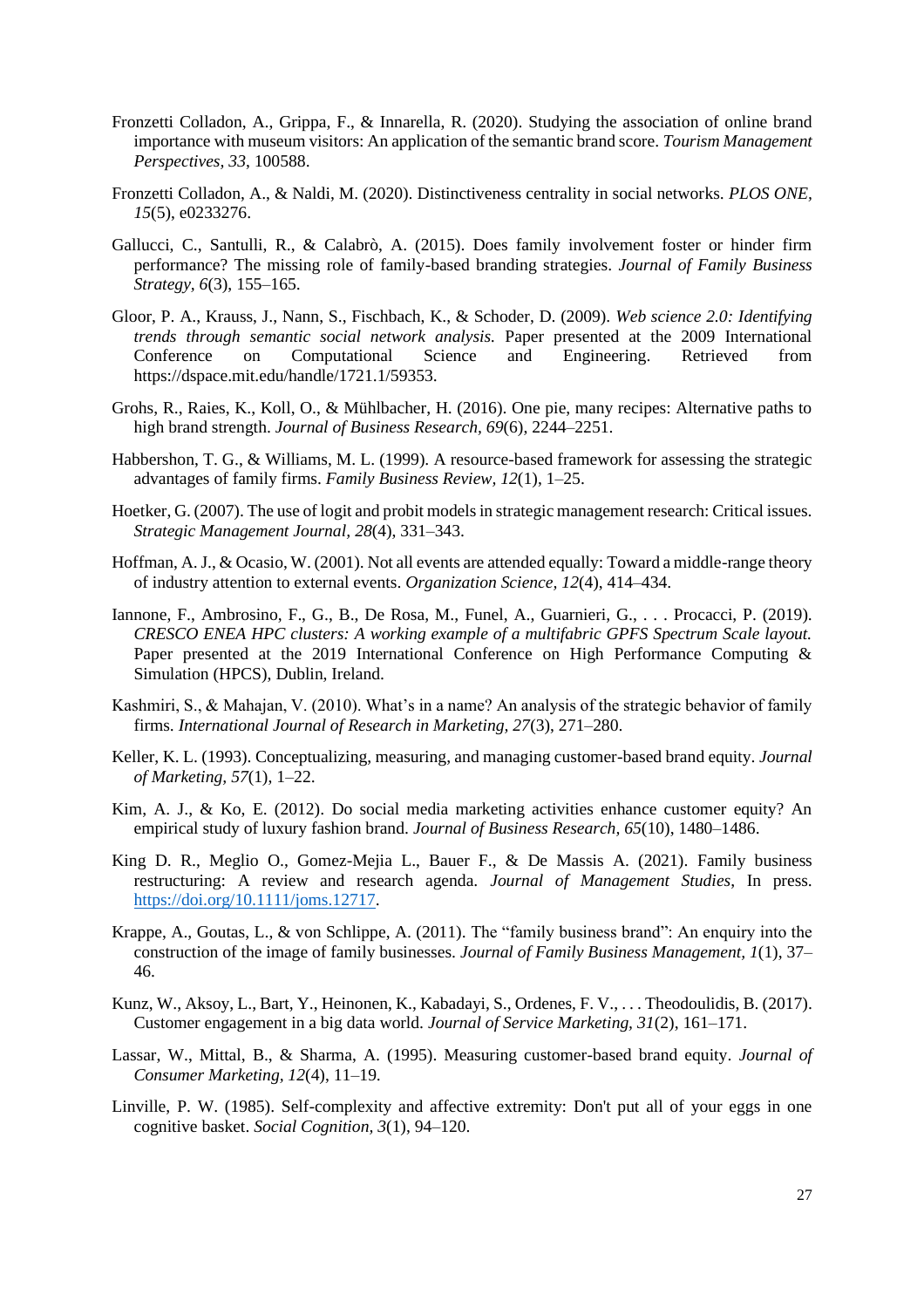- Liu, H., Cutcher, L., & Grant, D. (2017). Authentic leadership in context: An analysis of banking CEO narratives during the global financial crisis. *Human Relations, 70*(6), 694*–*724.
- Liu, X., Shin, H., & Burns, A. C. (2019). Examining the impact of luxury brand's social media marketing on customer engagement: Using big data analytics and natural language processing. *Journal of Business Research*, *125*, 815–826.
- Liu, Y., & Lopez, R. A. (2016). The impact of social media conversations on consumer brand choices. *Marketing Letters, 27*(1), 1*–*13.
- Lude, M., & Prügl, R. (2018). Why the family business brand matters: Brand authenticity and the family firm trust inference. *Journal of Business Research, 89*, 121*–*134.
- Magistretti, S., Dell'Era, C., Frattini, F., & Petruzzelli, A. M. (2020). Innovation through tradition in design-intensive family firms. *Journal of Knowledge Management, 24*(4), 823*–*839.
- Mazzelli, A., De Massis, A., Messeni Petruzzelli, A., Del Giudice, M., & Khan, Z. (2020). Ambidextrous search and performance in family versus nonfamily firms: A simulation model. *Long Range Planning, 53*, 1*–*21.
- Micelotta, E. R., & Raynard, M. (2011). Concealing or revealing the family? Corporate brand identity strategies in family firms. *Family Business Review, 24*(3), 197*–*216.
- Miller, D., & Le Breton-Miller, I. (2003). Challenge versus advantage in family business. *Strategic Organization, 1*(1), 127*–*134.
- Orth, U. R., & Green, M. T. (2009). Consumer loyalty to family versus non-family business: The roles of store image, trust and satisfaction. *Journal of Retailing and Consumer Services, 16*(4), 248*–*259.
- Pérez-González, F. (2006). Inherited control and firm performance. *American Economic Review, 96*(5), 1559*–*1588.
- Perkins, J. (2014). *Python 3 Text Processing with NLTK 3 Cookbook*. Packt Publishing Ltd.
- Porter, M. (2006). Stemming algorithms for various European languages. Retrieved from http://snowball.tartarus.org/texts/stemmersoverview.html
- Ramarajan, L. (2014). Past, present and future research on multiple identities: Toward an intrapersonal network approach. *Academy of Management Annals, 8*(1), 589*–*659.
- Ramarajan, L., Rothbard, N. P., & Wilk, S. L. (2017). Discordant vs. harmonious selves: The effects of identity conflict and enhancement on sales performance in employee–customer interactions. *Academy of Management Journal, 60*(6), 2208*–*2238.
- Roccas, S., & Brewer, M. B. (2002). Social identity complexity. *Personality and Social Psychology Review, 6*(2), 88*–*106.
- Rondi, E., & Rovelli, P. (2021). Exchanging Information to Realize More Innovation Opportunities: What Can Family Firms Do? *Journal of Knowledge Management*, forthcoming.
- Rousseau, M. B., Kellermanns, F., Zellweger, T., & Beck, T. E. (2018). Relationship conflict, family name congruence, and socioemotional wealth in family firms. *Family Business Review, 31*(4), 397*–* 416.
- Rovelli P., Ferasso M., De Massis A., & Kraus S. (2021). Thirty years of research in family business journals: Status quo and future directions. *Journal of Family Business Strategy*, doi.org/10.1016/j.jfbs.2021.100422.
- Sageder, M., Duller, C., & Mitter, C. (2015). Reputation of family firms from a customer perspective. *International Journal of Business Research, 15*(2), 13*–*24.